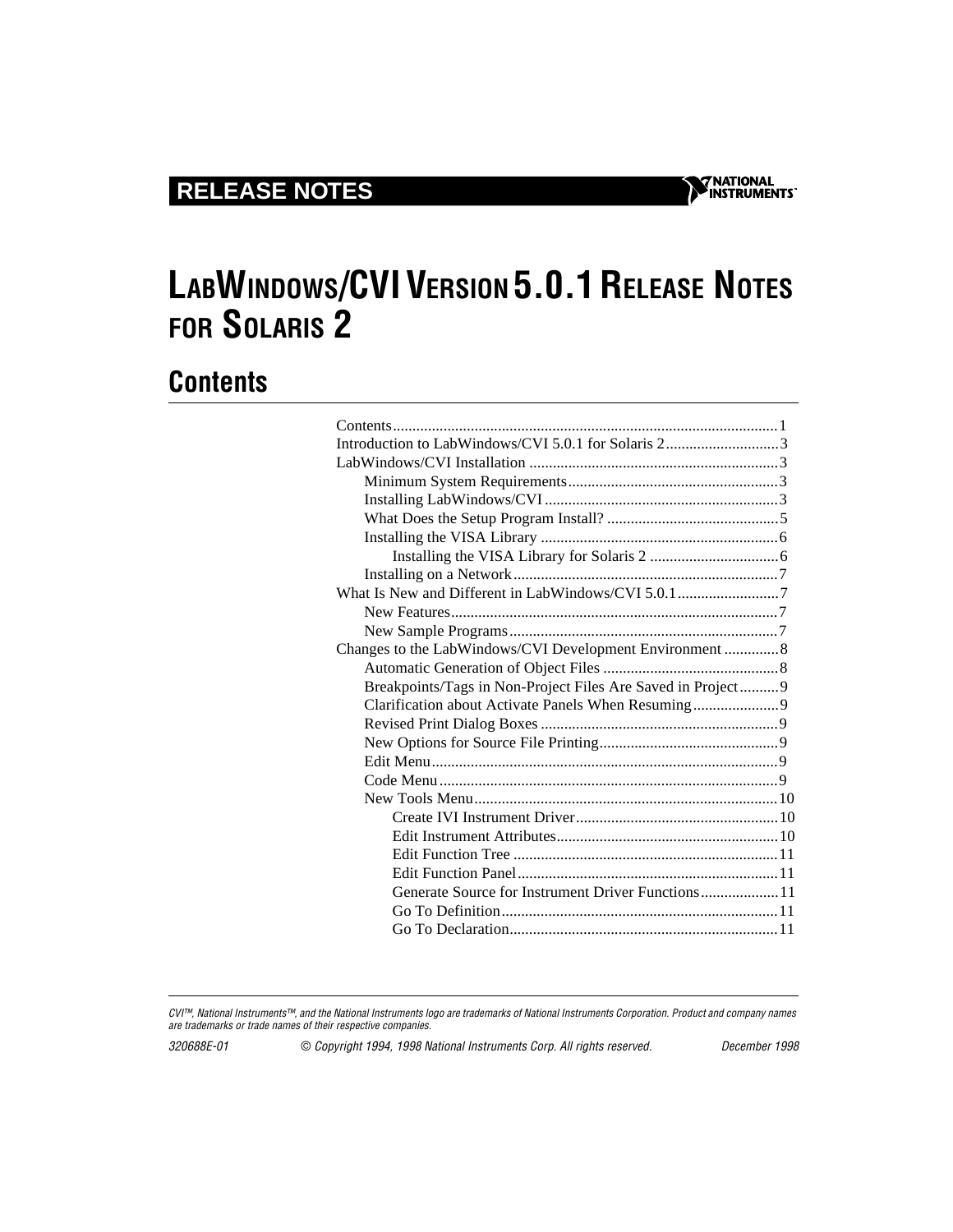| Clarifications and Corrections to the LabWindows/CVI      |  |
|-----------------------------------------------------------|--|
|                                                           |  |
|                                                           |  |
| <b>Interaction between Print Dialog Boxes</b>             |  |
|                                                           |  |
|                                                           |  |
|                                                           |  |
|                                                           |  |
|                                                           |  |
|                                                           |  |
|                                                           |  |
|                                                           |  |
|                                                           |  |
|                                                           |  |
|                                                           |  |
| Details on Loading Panels and Menubars from .tui Files 19 |  |
|                                                           |  |
|                                                           |  |
|                                                           |  |
|                                                           |  |
|                                                           |  |
|                                                           |  |
|                                                           |  |
|                                                           |  |
|                                                           |  |
|                                                           |  |
| Changes and Clarifications to Existing Utility            |  |
|                                                           |  |
|                                                           |  |
|                                                           |  |
|                                                           |  |
|                                                           |  |
|                                                           |  |
|                                                           |  |
| Clarification about Modifying the DST Rules String 24     |  |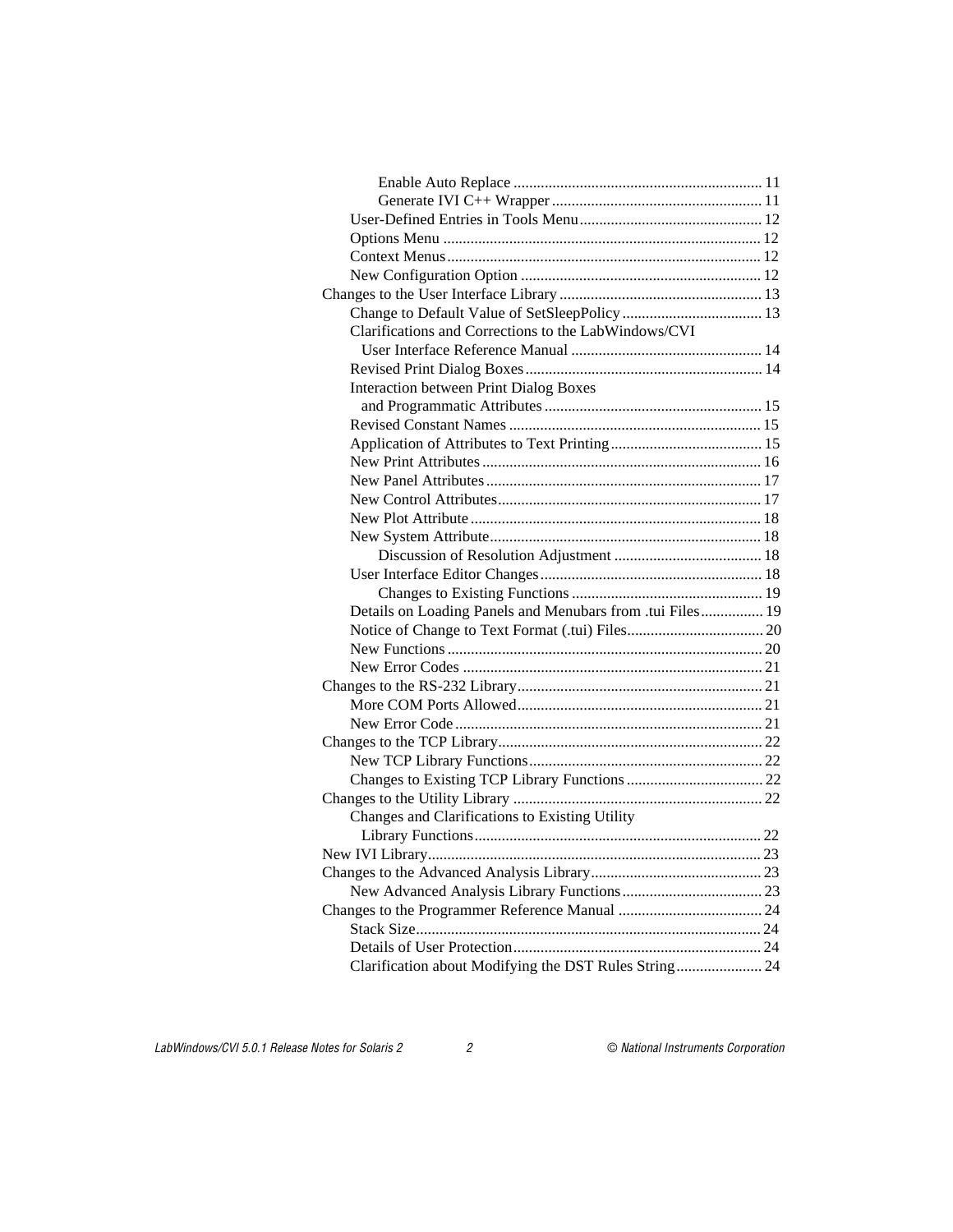| Incompatibilities between LabWindows/CVI, Sun Solaris, |  |
|--------------------------------------------------------|--|
|                                                        |  |
| Differences between LabWindows/CVI and ANSI C 25       |  |
| Differences between LabWindows/CVI and Sun Solaris 225 |  |

# <span id="page-2-0"></span>**Introduction to LabWindows/CVI 5.0.1 for Solaris 2**

These release notes contain installation instructions, system requirements, new features, and updated information to help you begin using LabWindows/CVI 5.0.1 for Sun Solaris 2.

## **LabWindows/CVI Installation**

Before working on your instrument control applications, you must install LabWindows/CVI on your computer. The LabWindows/CVI setup program does this for you in a process that lasts approximately five minutes.

#### **Minimum System Requirements**

To run LabWindows/CVI for Solaris 2 you must have the following:

- Sun SPARCstation
- At least 24 MB of RAM
- At least 32 MB of disk swap space
- At least 53 MB of free hard disk space prior to installation
- Solaris 2.4 or greater (SunOS 5.4 or greater)

**Note** *The dialog box that the* **Edit Instrument Attributes** *command opens requires a video adapter resolution of 800-by-600 or greater.*

#### **Installing LabWindows/CVI**

To install LabWindows/CVI for Solaris 2, you must be able to mount a CD-ROM drive on your computer. The drive may be physically attached to your computer, or it may be attached to another computer that permits you to mount the drive remotely. In either case, you need to have root privileges to mount the CD-ROM drive.

**Note** *You must purchase a multiple-user license from National Instruments to use the LabWindows/CVI Run-time Libraries for Solaris 2 over a network.*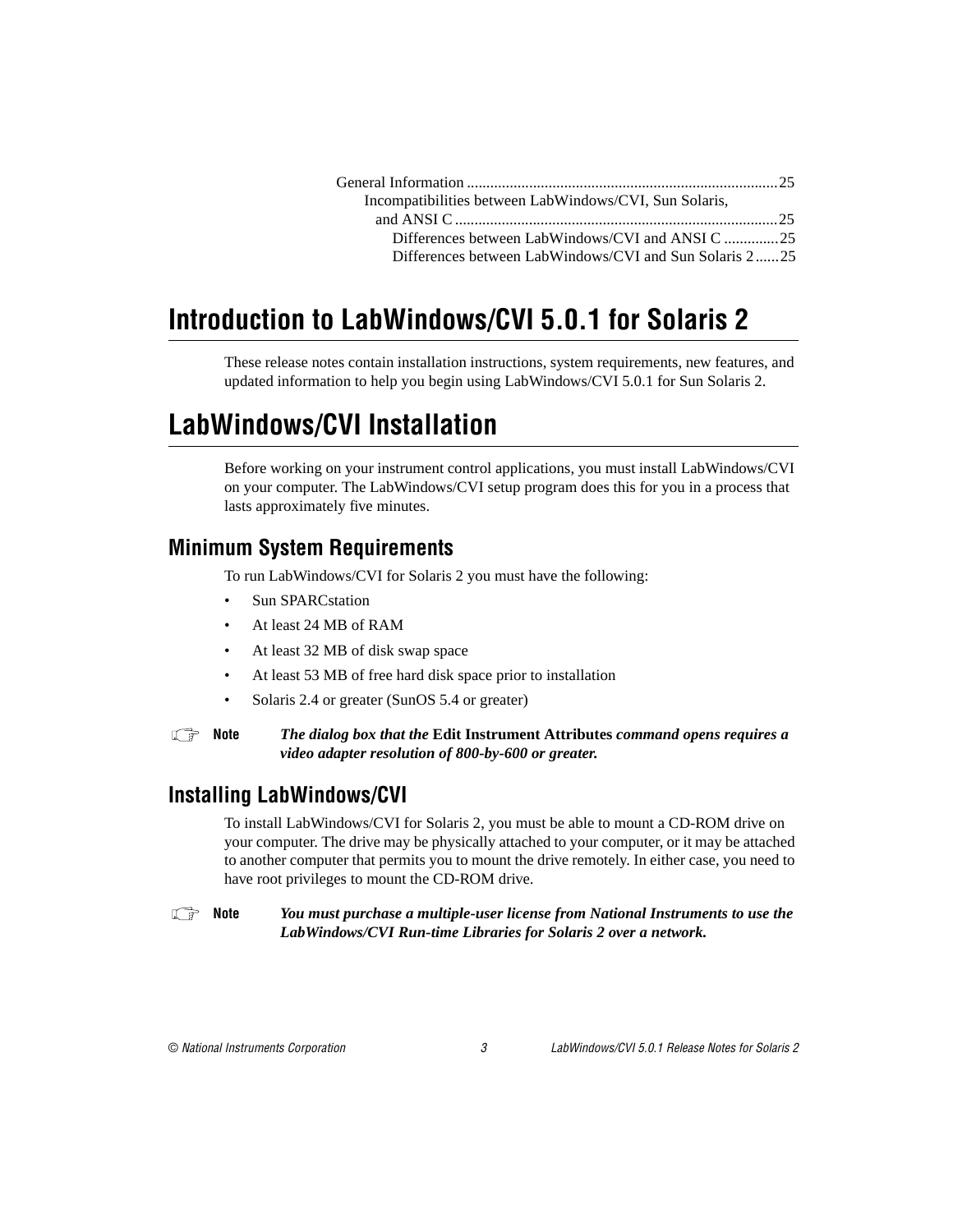- 1. Choose the installation directory. The installation program copies all LabWindows/CVI files from the CD-ROM into the directory you choose. This directory must have at least 53 MB of free space. All LabWindows/CVI users must have read permissions for this directory. If LabWindows/CVI is run over a network, all machines that run LabWindows/CVI must be able to read the installation directory. The following steps refer to the installation directory as install\_location.
- 2. Mount the LabWindows/CVI CD in your CD-ROM drive. The following steps assume you mounted the CD-ROM in the directory /cdrom.
- 3. Log in as root or use the su command to get root privileges.
- 4. Run the installation program. The installation program prompts you to identify the installation directory you chose in step 1 of this procedure.

If your CD-ROM drive was automatically mounted, use the following commands:

```
mysun# cd /cdrom/cvi_501/solaris2
```
**mysun#** ./INSTALL

If instead you used the mount command to mount the CD-ROM drive, use the following commands:

**mysun#** cd /cdrom/solaris2

**mysun#** ./INSTALL

When you install the Run-time Libraries, the installation routine places symbolic links to the LabWindows/CVI shared libraries in /usr/lib.

#### **Note** *LabWindows/CVI uses specific Solaris files and tools to compile and create executables. If you have not installed the following packages with your operating system, you cannot install LabWindows/CVI on your system.*

- **•** SUNWtoo *(programming tools)—This package contains utilities for software development including* ld*,* ldd*,* od*, and* truss*. LabWindows/CVI uses* ld *to create executables.*
- **•** SUNWhea *(Sun Solaris header files)—This package contains the Sun C header files for general software development. LabWindows/CVI uses the ANSI header files to compile programs.*
- 5. Run LabWindows/CVI and enter your product registration information and serial number when the prompt appears. This information is written to the LabWindows/CVI resource file; you can set it only once.
	- a. Run LabWindows/CVI. You do not need root privileges to run LabWindows/CVI, but you must be running an X Windows server and you must have permission to connect to that server. In particular, you should run LabWindows/CVI using the userid that you used to start the X Windows server.

```
mysun# install_location/cvi
```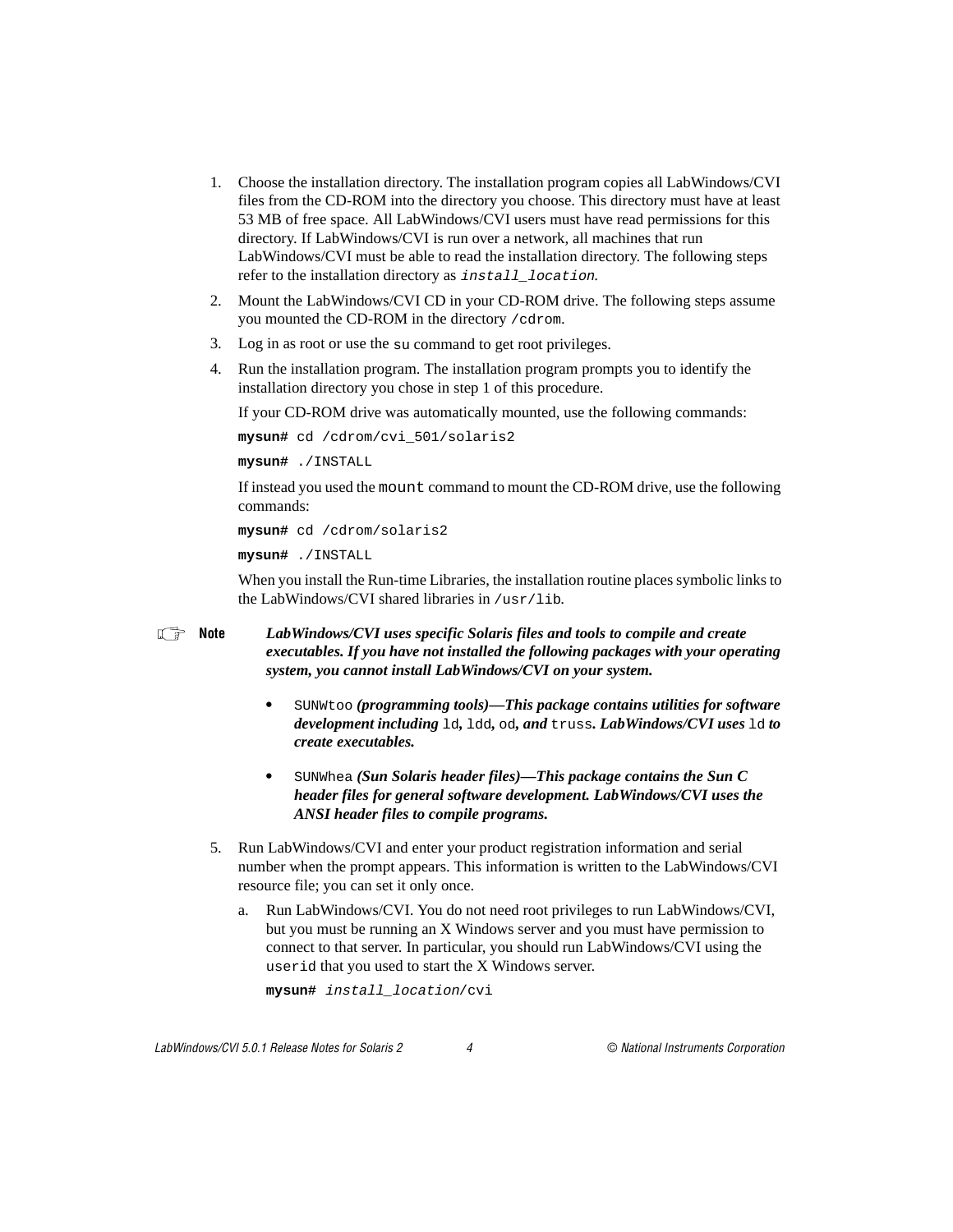- <span id="page-4-0"></span>b. Enter the requested product registration information and serial number. Your serial number is printed on the product label affixed to the top of your LabWindows/CVI package.
- c. Quit LabWindows/CVI by selecting the **Exit** menu item from the **File** menu.
- d. Change the permissions of the LabWindows/CVI resource file with the following command. You need root privileges to perform this step.

**mysun#** chmod 644 install\_location/bin/cvi.rsc

Refer to the readme.cvi file for installation instructions, programming considerations, and changes that are too recent to be included in the printed LabWindows/CVI documentation.

**Note** *You will need the IVI Engine shared library in order to use IVI (Interchangeable Virtual Instruments) drivers on a system. The IVI Engine is installed as part of LabWindows/CVI for Solaris 2. The* misc/bin *directory of the LabWindows/CVI installation includes a script you can use to distribute the IVI Engine.*

#### **What Does the Setup Program Install?**

The setup program for LabWindows/CVI installs the LabWindows/CVI Libraries and related files on your hard disk in the subdirectories listed in the following table. The installation includes sample programs that illustrate many of the features of LabWindows/CVI 5.0.1. Table 1 shows the directories and their contents.

| <b>Directory Name</b> | <b>Contents</b>                                                                                  |
|-----------------------|--------------------------------------------------------------------------------------------------|
| bin                   | LabWindows/CVI internal library and support files                                                |
| lib                   | LabWindows/CVI libraries                                                                         |
| fonts                 | Font files                                                                                       |
| include               | Header files associated with each of the libraries                                               |
| instr                 | Instrument drivers                                                                               |
| hyperhelp             | <b>HyperHelp Viewer files</b>                                                                    |
| samples               | Source code for sample projects                                                                  |
| toolslib              | Utility instrument drivers                                                                       |
| misc                  | Miscellaneous scripts for distributing executables, libraries, and so on                         |
| wizard                | IVI Wizard and template files                                                                    |
| tutorials             | Programs you use with the tutorial sessions of the Getting Started with<br>LabWindows/CVI manual |

**Table 1.** LabWindows/CVI 5.0.1 Subdirectories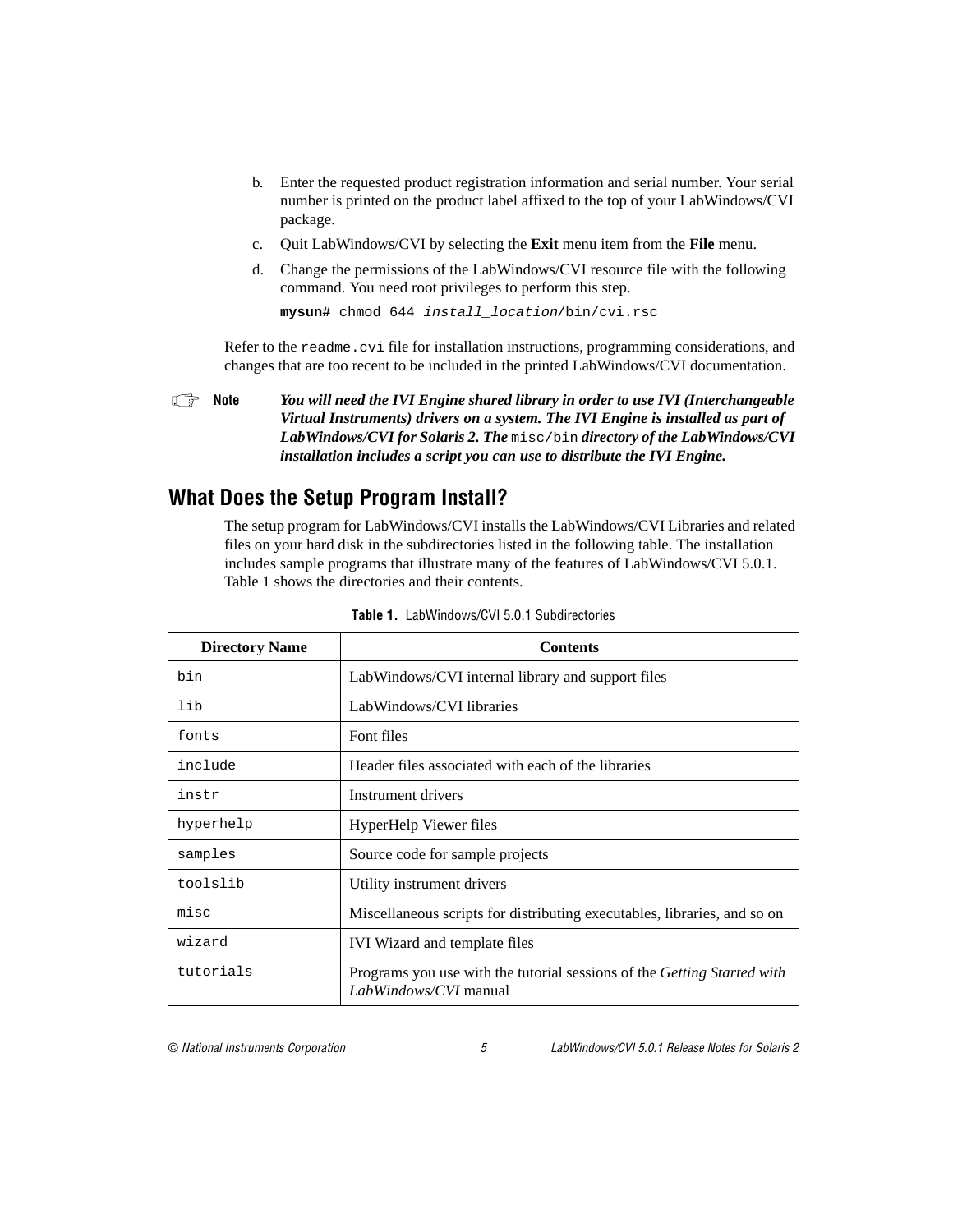<span id="page-5-0"></span>The message file ( $msqrt{x}$ , where n is the version number of the Run-time Engine) is a text file containing the error messages displayed by the Run-time Engine. The message file is in the LabWindows/CVI bin subdirectory. You can translate the message file into other languages. Refer to the *Configuring the Run-Time Engine* section in Chapter 7, *Creating and Distributing Standalone Executables and DLLs*, of the *LabWindows/CVI Programmer Reference Manual* for information on translating the message file.

The LabWindows/CVI 5.0.1 INSTALL script installs five separate packages. You may remove these packages in order to uninstall LabWindows/CVI. Table 2 shows the packages and what components they contain.

| Package Name | <b>Component the Package Contains</b> |  |
|--------------|---------------------------------------|--|
| NICcvi       | LabWindows/CVI environment            |  |
| NICcvirt     | LabWindows/CVI Run-time Engine        |  |
| NICinstr     | Instrument driver support             |  |
| NICividev    | IVI Wizard and template files         |  |
| NICivi       | <b>IVI</b> Engine                     |  |

**Table 2.** LabWindows/CVI Installation Packages

**Note** *The pkgadd utility appends the .N tag to packages it installs if the package has*  $\mathbb{F}_{q}$ *previously been installed, where* N *is an integer greater than that of the previously installed package. For example, if you use* pkgadd *to install a newer version of the IVI Engine, the new package might be named* NICivi.2*.*

#### **Installing the VISA Library**

You need the VISA Library in order to use the instrument driver standard accepted by the VXI*plug&play* Systems Alliance. VISA stands for Virtual Instrument Software Architecture.

#### **Installing the VISA Library for Solaris 2**

- 1. Log in as root or use the su command to get root privileges.
- 2. Place the LabWindows/CVI CD in your CD-ROM drive. Make sure you have mounted your CD-ROM.
- 3. Run the installation program.

**mysun#** cd /cdrom/visa/solaris2

**mysun#** ./INSTALL

**Note** *The preceding example assumes that the CD-ROM is mounted in a directory called* /cdrom*. Be sure to use the correct path name for your CD-ROM.*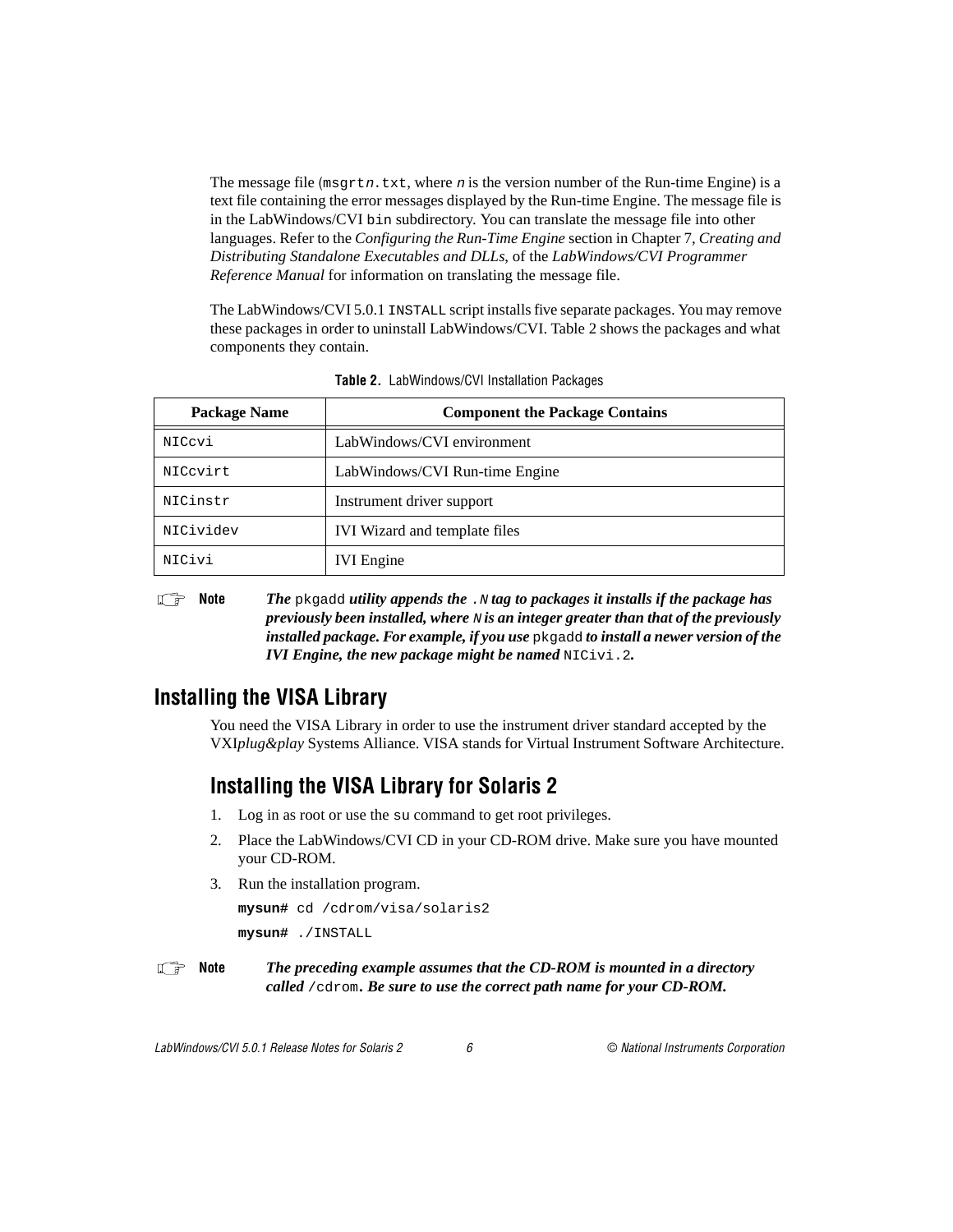#### <span id="page-6-0"></span>**Installing on a Network**

Contact National Instruments for licensing information if you plan to use the LabWindows/CVI Libraries on a network.

## **What Is New and Different in LabWindows/CVI 5.0.1**

This section includes information about changes and enhancements in LabWindows/CVI 5.0.1 that have been made since LabWindows/CVI 4.0.1.

#### **New Features**

- IVI (Interchangeable Virtual Instruments) driver wizard and support library
- Ability to scale panels and contents to different screen resolutions and when you resize the panels
- New advanced analysis functions for vector and matrix algebra

#### **New Sample Programs**

LabWindows/CVI 5.0.1 adds several new samples which are shown in Table 3. Remember that more involved, application-level samples are included in the samples/apps directory.

| Directory/Filename | <b>Description</b>                                |  |
|--------------------|---------------------------------------------------|--|
| samples/analysis/  |                                                   |  |
| 2dfft.prj          | Demonstrates using FFT to do a 2D FFT             |  |
| nlinfit.prj        | NonLinearFit using the Levenberg-Marquardt method |  |
| parsevls.prj       | Demonstrates Parseval's theorem                   |  |
| polyfitl.prj       | Demonstrates data conditioning for PolyFit        |  |
| transmit.prj       | Simulates a transmission and receiver system      |  |
| thd.prj            | <b>Total Harmonic Distortion</b>                  |  |
| stat.prj           | Simple statistics example                         |  |
| stability.prj      | Evaluates the stability of the system             |  |
| samples/apps/      |                                                   |  |
| smithdem.prj       | Illustrates the use of a Smith Chart control      |  |

**Table 3.** New Sample Projects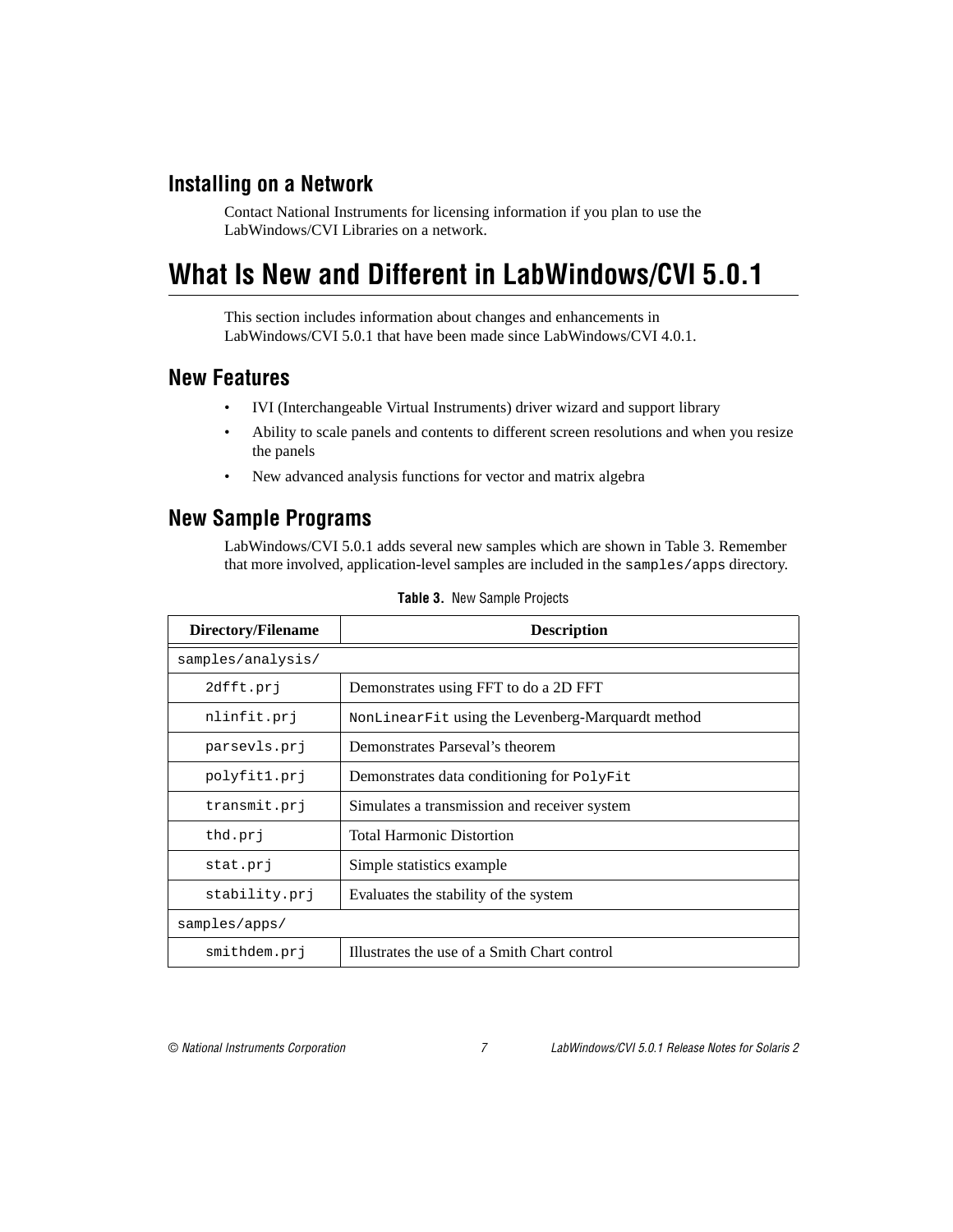<span id="page-7-0"></span>

| Directory/Filename | <b>Description</b>                             |  |
|--------------------|------------------------------------------------|--|
| samples/toolbox/   |                                                |  |
| ini.prj            | Demonstrates the *. in file instrument driver  |  |
| list.pri           | Simple example using the Toolbox List API      |  |
| menudemo.prj       | Example using Menu Utilities instrument driver |  |
| samples/userint/   |                                                |  |
| scaling.prj        | Demonstrates UIR panel scaling                 |  |

**Table 3.** New Sample Projects (Continued)

## **Changes to the LabWindows/CVI Development Environment**

This section contains information on several enhancements to the LabWindows/CVI development environment.

#### **Automatic Generation of Object Files**

A new create-object icon, "O," appears in the middle column of the Project window. The icon only works with source (.c) files and indicates that you enabled the Compile into Object option. If this option is enabled when you compile the source file, LabWindows/CVI creates an object  $(*\, \cdot \, \circ)$  file on disk that contains code that users cannot debug, instead of generating debuggable code in memory. To toggle this option, double-click below this icon, on the row where your source file appears.

When you open a project, LabWindows/CVI marks each source file with the "o" icon for compilation only if one of the following conditions applies:

- The object file does not exist on disk.
- The source file or any of the include files on which it depends has a date later than the date of the object file.

As you work, LabWindows/CVI marks source files for recompilation whenever they or any of their include files are modified, regardless of the state of the icon. When you select the **Build Project** or **Run Project** command, LabWindows/CVI compiles all source files marked for recompilation. For source files that you mark with the "O" icon, LabWindows/CVI also generates the corresponding object files.

You can use this feature when you do not want to recompile all your source files each time you load your project. You can also use this feature when you want to suppress debugging on a source file, because debugging will not available for files you mark with the "O" icon.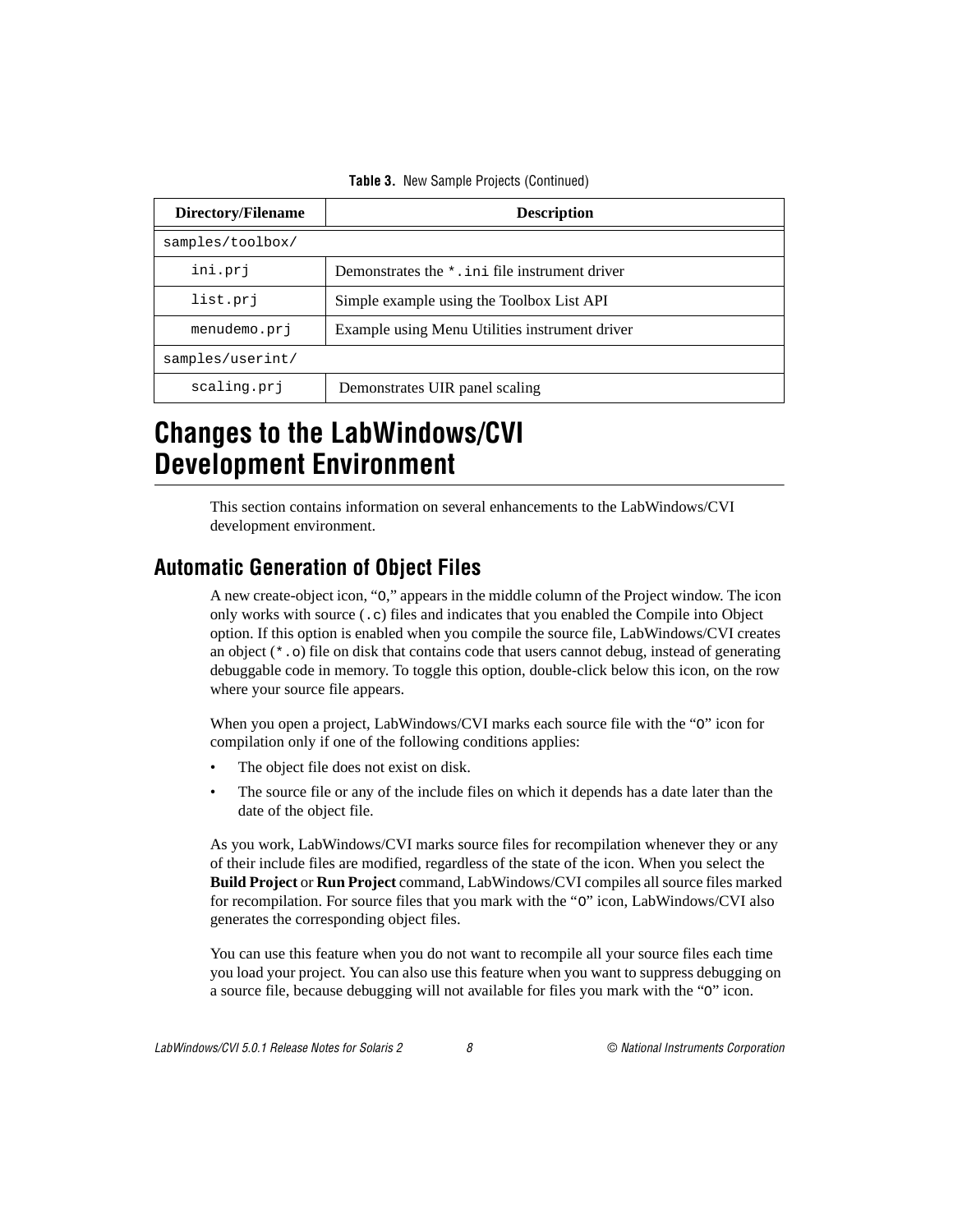#### <span id="page-8-0"></span>**Breakpoints/Tags in Non-Project Files Are Saved in Project**

In LabWindows/CVI you can set breakpoints and tags in source files that are either included in the project or not included in the project. In both cases, LabWindows/CVI version 5.0.1 saves the breakpoints/tags in the project file when you unload a project. Previous versions of LabWindows/CVI did not save breakpoints/tags that you set in non-project files.

#### **Clarification about Activate Panels When Resuming**

The **Activate Panels When Resuming** option in the **Run** menu of the Source window causes LabWindows/CVI to activate your most recently active panel when you resume execution. However, the panel must be selected at the time you suspend execution. If a LabWindows/CVI window, such as a Source window, is active at the time you suspend execution, LabWindows/CVI does not reactivate the window or a panel.

More specifically, if you suspend execution by selecting the **Break Execution** option from the **Run** menu in a Source window, LabWindows/CVI does not reactivate the window or a panel when you resume execution.

#### **Revised Print Dialog Boxes**

For more information about printing graphics and text under Solaris 2 using the reorganized Print dialog box, refer to the *[Revised Print Dialog Box](#page-13-0)es* section in the *[Changes to the User](#page-12-0)  [Interface Library](#page-12-0)* section later in this document.

#### **New Options for Source File Printing**

New options for printing source files include the ability to insert the date, time, and filename at the top of each page, and the ability to number pages. The new options on the dialog box correspond to the new text printing attributes in the User Interface Library. Refer to the *[Application of Attributes to Text Printin](#page-14-0)g* and *[New Print Attribut](#page-15-0)es* sections in the *[Changes](#page-12-0)  [to the User Interface Library](#page-12-0)* section later in this document.

#### **Edit Menu**

The **Find** and **Replace** commands of the **Edit** menu of the Function Tree Editor window and the Function Panel Editor window open dialog boxes similar to the Find and Replace dialog boxes in the Source window. You use these dialog boxes to search and replace text in the entire function panel (.fp).

#### **Code Menu**

In panels for functions that set or get attribute values, the **Select Attribute Constant** command in the **Code** menu replaces the **Select UIR Constant** command. The User Interface Library, the VISA Library, and IVI drivers contain such functions, for example, GetCtrlAttribute, SetCtrlAttribute, GetPanelAttribute, and SetPanelAttribute in the User Interface Library. The panel for each of these functions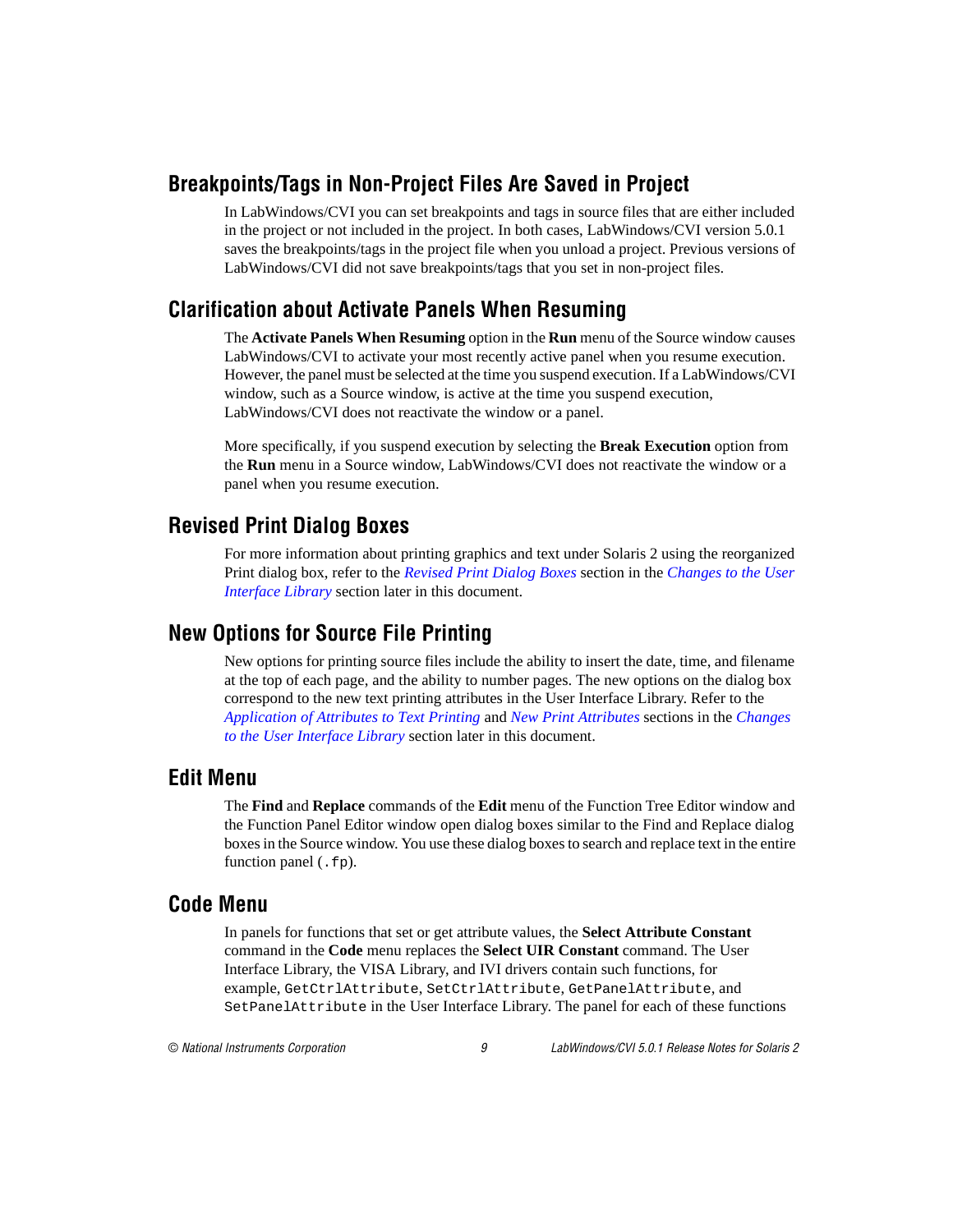<span id="page-9-0"></span>contains an Attribute ring control and a corresponding Value input control. When you use either of these two controls, the **Select Attribute Constant** command appears in the **Code** menu. The action of the command differs based on whether you use the Attribute or Value control.

#### **New Tools Menu**

This section describes the commands in the new **Tools** menu of the Project, Source, Function Panel, Function Tree Editor, and Function Panel Editor windows.

#### **Create IVI Instrument Driver**

To create interchangeable virtual instrument (IVI) drivers for controlling an instrument, you can use the **Create IVI Instrument Driver** command and the IVI wizard to create the required source file, include file, and function panel file. You can base the new instrument driver on one of the following:

- An existing driver for a similar instrument
- The core IVI driver template
- A template for a particular type of instrument

The IVI wizard copies the template or existing driver files and replaces all instances of the original instrument prefix with the prefix you select for your new driver.

Refer to the *LabWindows/CVI Instrument Driver Developers Guide* for more information on the benefits and implementation of IVI drivers.

#### **Edit Instrument Attributes**

Use the **Edit Instrument Attributes** command to add, delete, or edit attributes for an IVI driver. You can use this command only if the file in the Source window has the same path and base filename as an instrument driver function panel (. fp) file and its associated . sub file. The command is useful only if the instrument driver files were generated using the **Create IVI Instrument Driver** command.

This command analyzes the instrument driver files to find all the attributes the driver uses. It then opens a dialog box that displays the attributes and information about them. In the dialog box, you can add or delete attributes, modify their properties, and enter help text for them. When you apply the changes, the command modifies the source, include, and function panel files for the instrument driver.

If you use this command while the text cursor is located above the defined constant name or callback function name for one for the attributes, the dialog box appears with that attribute selected in the list box.

Refer to the *LabWindows/CVI Instrument Driver Developers Guide* for more information on IVI drivers.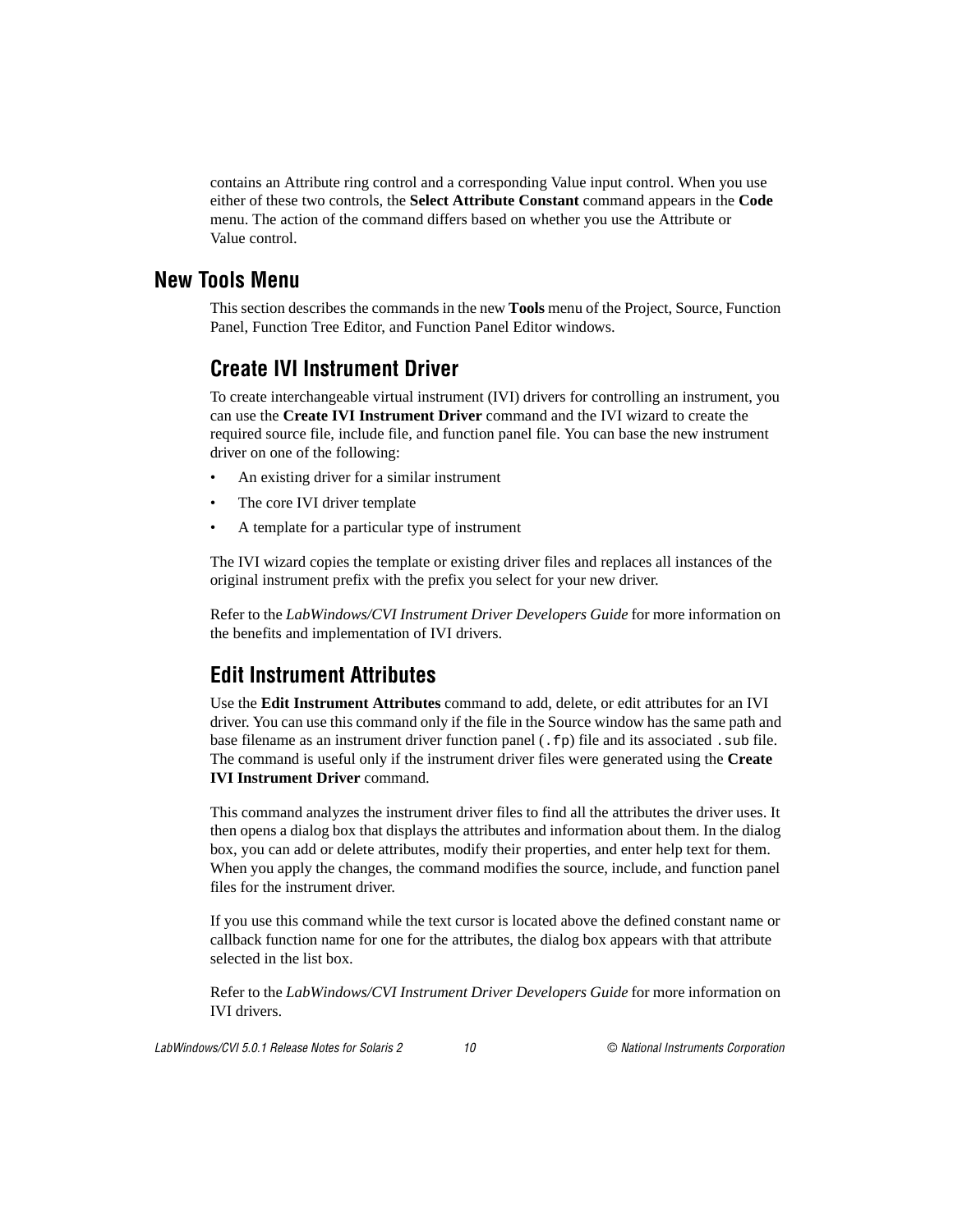## <span id="page-10-0"></span>**Edit Function Tree**

Use the **Edit Function Tree** command to display the Function Tree window for the function panel (.fp) file associated with the file in the Source window. The function panel file must have the same path and base filename as the file in the Source window.

## **Edit Function Panel**

Use the **Edit Function Panel** command to display the Function Panel Editor window for a function defined in an instrument driver source file. You can use this command only if the file in the Source window has the same path and base filename as an instrument driver function panel  $(. f<sub>P</sub>)$  file. You must locate the text cursor over the name of a function that has a function panel in the .fp file.

#### **Generate Source for Instrument Driver Functions**

LabWindows/CVI 5.0.1 includes two new menu items for generating source for instrument driver functions: **Generate Source for Function Panel** in the Function Panel Editor window and **Generate New Source for Function Tree** in the Function Tree Editor window.

## **Go To Definition**

Use the **Go To Definition** command to display the function in the source (.c) file associated with the specified function in the Function Panel Editor window. The function panel file must have the same path and base filename as the file in the Source window.

#### **Go To Declaration**

Use the **Go To Declaration** command to display the function prototype in the header (.h) file associated with the specified function in the Function Panel Editor window. The function panel file must have the same path and base filename as the file in the Source window.

#### **Enable Auto Replace**

Use the **Enable Auto Replace** command to enable automatic updating of all definitions and declarations for function names when LabWindows/CVI updates the instrument prefix or the function name in the Function Tree Editor window or Function Panel Editor window.

#### **Generate IVI C++ Wrapper**

Use the **Generate IVI C++ Wrapper** command to generate a C++ wrapper for an IVI driver. Refer to the *LabWindows/CVI Instrument Driver Developers Guide* for more information on IVI drivers.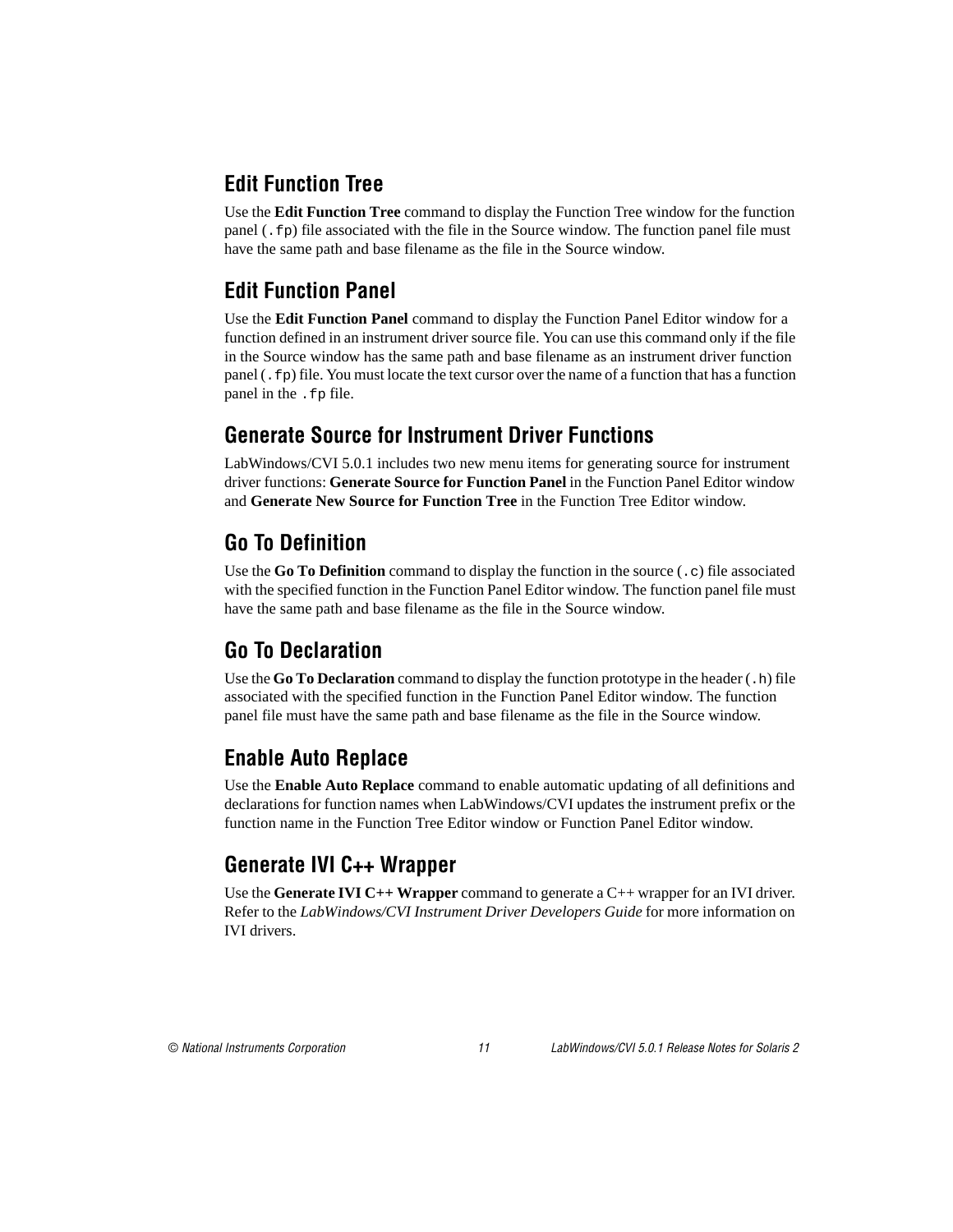#### <span id="page-11-0"></span>**User-Defined Entries in Tools Menu**

You can install your own entries in the **Tools** menu. Each entry invokes an executable with optional command line arguments. Use the **Tools Menu Options** command from the **Options** menu of the Project window to add your own entries to the **Tools** menu.

#### **Options Menu**

The new **Tools Menu Options** command in the **Options** menu of the Project window allows you to add your own menu items to the **Tools** menu that appears in the Project, Source, Function Panel, Function Tree Editor, and Function Panel Editor windows. Each entry consists of a menu item name and an associated command line to execute. Each command line consists of a program name and optional arguments. When you execute an item from the **Tools** menu, LabWindows/CVI calls a system function to start another process, passing the command line as a parameter.

#### **Context Menus**

You can access a context menu in the Function Tree Editor window by clicking on and holding the right mouse button. The context menu contains the most commonly used menu commands from the Function Tree Editor window menu bar. The Function Tree Editor window now includes the following context menu items:

- Edit Node
- **Edit Function Panel Window**
- Edit Help
- Generate Source For Function Node
- Go To Declaration
- Go To Definition

The Source window now includes the following new context menu items:

- Edit Function Tree
- **Edit Function Panel**
- Edit Instrument Attributes

## **New Configuration Option**

The DST (daylight savings time) rules string allows you to specify the periods of the year in which daylight savings time is in effect. The time and date functions in the LabWindows/CVI ANSI C Library use this information. In previous versions of LabWindows/CVI, you had to modify the cvimsgs.txt or msgsrt4.txt files in the cvi/bin directory in order to specify a daylight savings time period.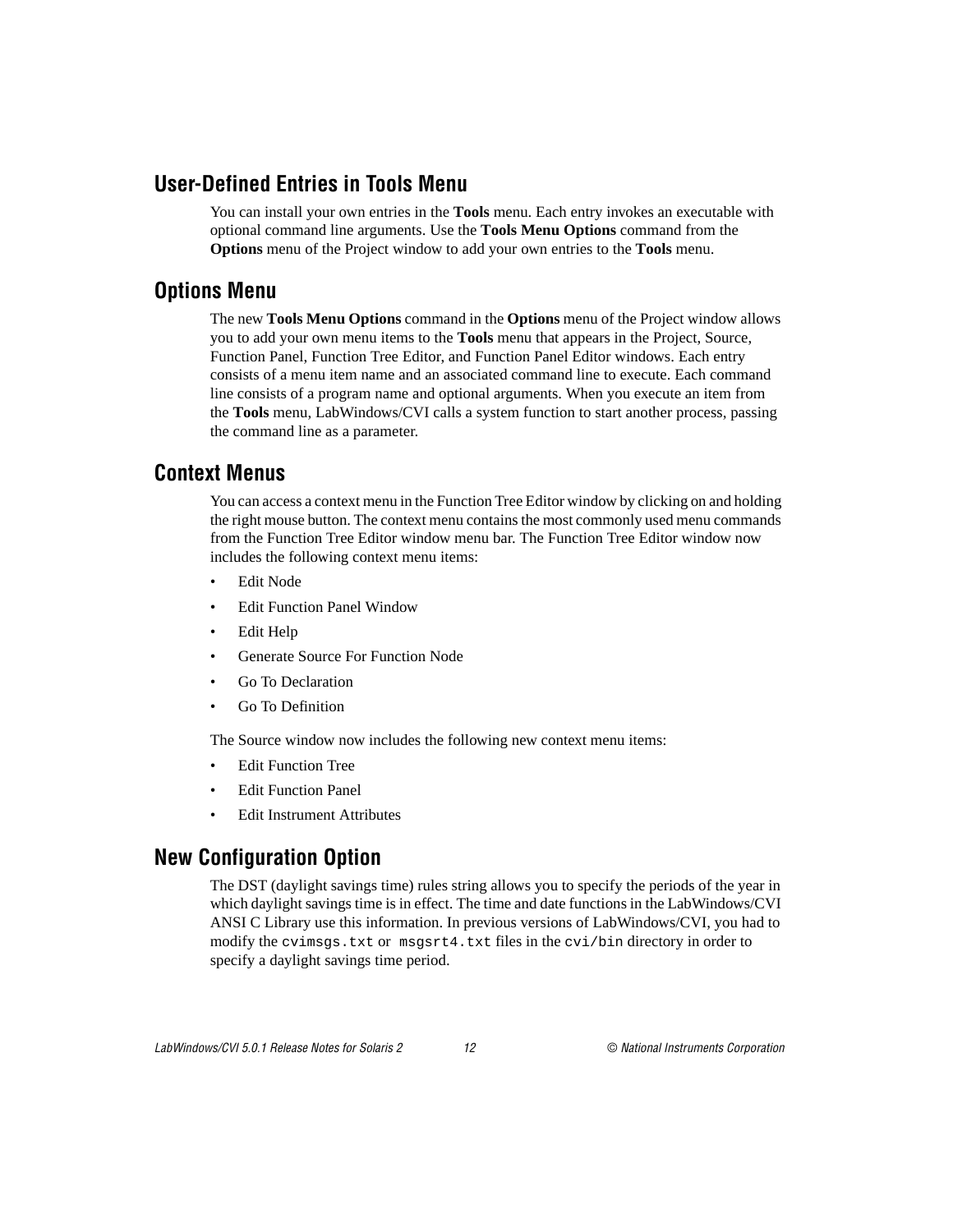<span id="page-12-0"></span>For information on the format of the DST rules string and how the time and date functions use it, refer to the *Time and Date Functions* section in Chapter 1, *ANSI C Library*, of the *LabWindows/CVI Standard Libraries Reference Manual*.

For instructions on setting the configuration options, refer to the *How to Set the Configuration Options* section in Chapter 1, *Configuring LabWindows/CVI*, of the *LabWindows/CVI User Manual*.

## **Changes to the User Interface Library**

This section contains information on the various changes in the User Interface Library, including the following:

- Updated print dialog boxes
- Two new attributes keep track of the current printer
- Several new attributes apply to printing text files and buffers
- A new attribute allows scaling of panels to different screen resolutions
- New attributes allow the scaling of panel contents when you resize the panels
- Several new functions
- Several new error codes

**Note** *Be sure to read the [Notice of Change to Text Format \(.tui\) File](#page-19-0)s section later in this document.*

#### **Change to Default Value of SetSleepPolicy**

You can use the SetSleepPolicy function to adjust the CPU resources that LabWindows/CVI normally uses. This function sets the degree your program "sleeps" when checking for events. The setting that is optimal for your program depends on the operating system you are using and the other applications you are running. If you think you need to make an adjustment, try the different settings and choose the setting that performs best.

Beginning with LabWindows/CVI 5.0.1, the default value for the User Interface Library's SetSleepPolicy is VAL\_SLEEP\_MORE. In earlier versions of LabWindows/CVI, the default sleep policy is VAL\_SLEEP\_NONE.

| <b>Setting</b> | <b>Description</b>                  |
|----------------|-------------------------------------|
| VAL SLEEP NONE | Never sleep                         |
| VAL SLEEP SOME | Sleep for a small period            |
| VAL SLEEP MORE | Sleep for a longer period (default) |

|  |  |  |  | Table 4. Sleep Settings for LabWindows/CVI |
|--|--|--|--|--------------------------------------------|
|--|--|--|--|--------------------------------------------|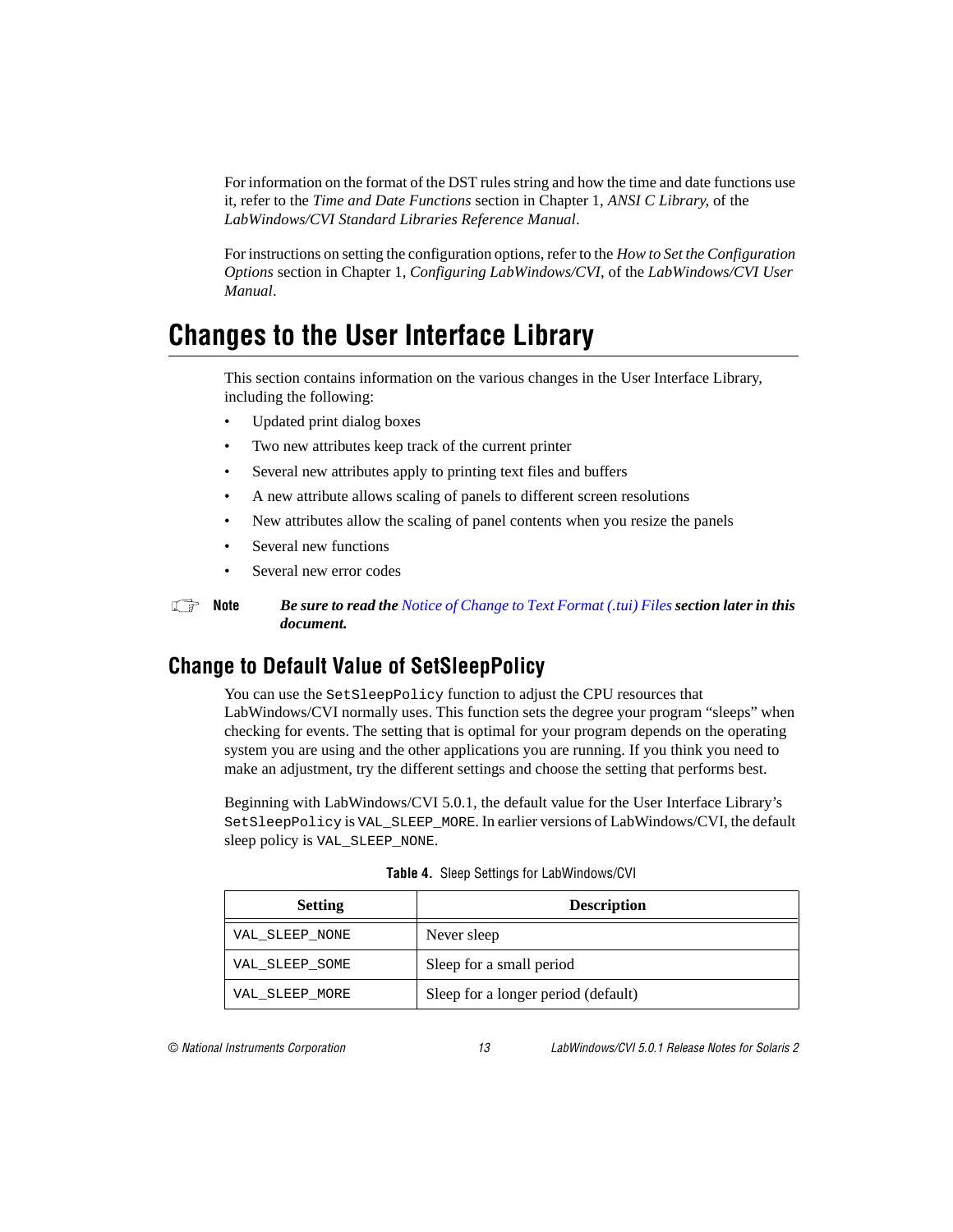#### <span id="page-13-0"></span>**Clarifications and Corrections to the LabWindows/CVI User Interface Reference Manual**

The manual incorrectly states that values for ATTR\_XOFFSET and ATTR\_YOFFSET are expressed in inches. In fact, they are expressed in tenths of millimeters.

The top-level panel callback receives the EVENT\_CLOSE message when the user executes the **Close** command from the **System** menu.

When you are using the new function SetBitmapData on a bitmap that already has a mask, you can either supply the same mask array, supply a new mask array, or pass REMOVE\_TRANSPARENCY\_MASK to remove the mask. When you use REMOVE TRANSPARENCY MASK, the color values of the pixels that were transparent under the old mask are *unpredictable*. You can set the value of these pixels in the **bits** parameter.

The following text is incorrect in the *Using Callback Functions to Respond to User Interface Events* section of Chapter 3, *Programming with the User Interface Library*, in the *LabWindows/CVI User Interface Reference Manual*: "A panel callback receives the EVENT\_SIZE and EVENT\_MOVE messages when the user resizes or moves the panel. The panel callback does not receive these messages when you programmatically resize or move a panel." The correct text follows:

LabWindows/CVI posts the events EVENT\_PANEL\_MOVE and EVENT\_PANEL\_SIZE when you programmatically move or resize a panel. The panel callback receives the events when the application processes events.

The manual incorrectly defines the return value description for InsertSeparator. The returned integer parameter should be defined as follows:

**MenuItemID** Returns the ID that LabWindows/CVI uses to specify this menu item in subsequent function calls. Negative values indicate that an error occurred. Refer to Appendix A, *Error Conditions*, for error codes.

#### **Revised Print Dialog Boxes**

For programmatic printing and for printing from the **File** menu, a common, unified print dialog box allows you to perform the following tasks:

- Select a printer.
- Specify printing options that are specific to LabWindows/CVI. Different sets of options appear for graphics printing as opposed to text printing.
- For graphics printing, select **Properties** from the main print dialog box to open a printer-specific dialog and specify additional printing options such as page orientation.

You can use SetPrintAttribute to programmatically set all the options that are specific to LabWindows/CVI.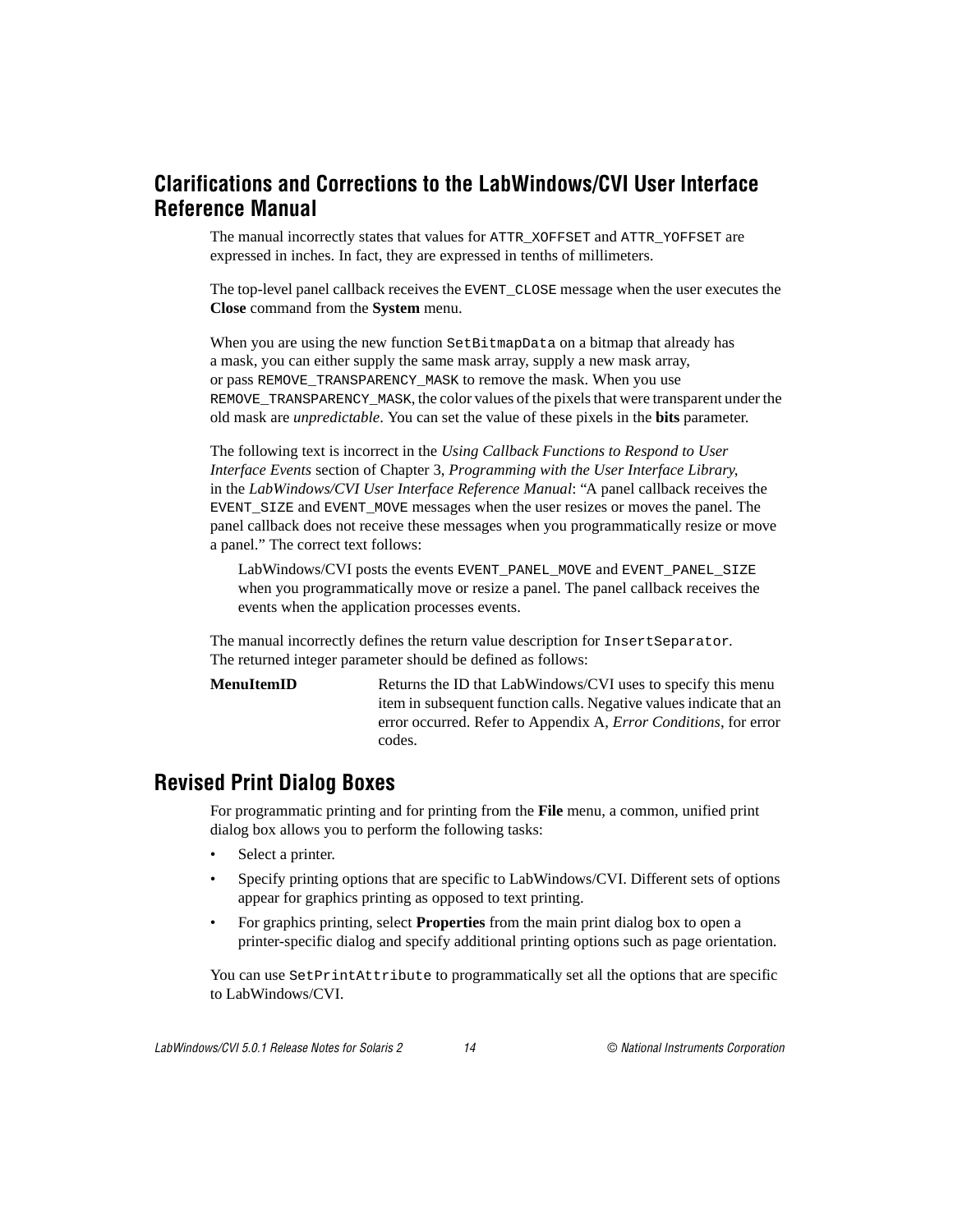#### <span id="page-14-0"></span>**Interaction between Print Dialog Boxes and Programmatic Attributes**

LabWindows/CVI 5.0.1 modifies the way the print dialog boxes interact with attributes that you use in a program.

Previously, if you selected a different printer in the dialog box, the User Interface Library did not retain the name of the selected printer. Every time the print dialog box appeared, the printer selection was reset to the current system printer. Now, the library stores the name of the printer you select in a new attribute, ATTR\_PRINTER\_NAME. Whenever the print dialog box appears, LabWindows/CVI sets the printer selection to the current value of ATTR\_PRINTER\_NAME. If ATTR\_PRINTER\_NAME is NULL, the empty string, or the name of a printer that is not currently known by the operating system, the next call to a printing function uses the current system printer and stores its name as the ATTR\_PRINTER\_NAME value.

#### **Revised Constant Names**

The constant names of the attributes and values in Table 5 have changed, but the actual values remain the same. The obsolete constant names remain in the userint.h include file, so you do not have to change your source code.

| <b>Obsolete Name</b>   |                                                                                               | <b>Replacement Name</b> |
|------------------------|-----------------------------------------------------------------------------------------------|-------------------------|
| ATTR PRINT AREA HEIGHT |                                                                                               | ATTR PAPER HEIGHT       |
|                        | ATTR PRINT AREA WIDTH                                                                         | ATTR PAPER WIDTH        |
|                        | For ATTR_PRINT_AREA_HEIGHT and<br>ATTR PRINT AREA WIDTH,<br>VAL USE ENTIRE PAPER is obsolete. | VAL USE PRINTER DEFAULT |
|                        | For ATTR XOFFSET and ATTR YOFFSET.<br>VAL CENTER ON PAPER is obsolete.                        | VAL USE PRINTER DEFAULT |
|                        | For ATTR XRESOLUTION and<br>ATTR YRESOLUTION.<br>VAL USE PRINTER SETTING is obsolete.         | VAL USE PRINTER DEFAULT |

**Table 5.** Changes to Constant Names for Attributes and Values

#### **Application of Attributes to Text Printing**

The following existing attributes now apply to text printing and to graphics printing:

- ATTR\_DUPLEX
- ATTR\_EJECT\_AFTER
- ATTR\_NUMCOPIES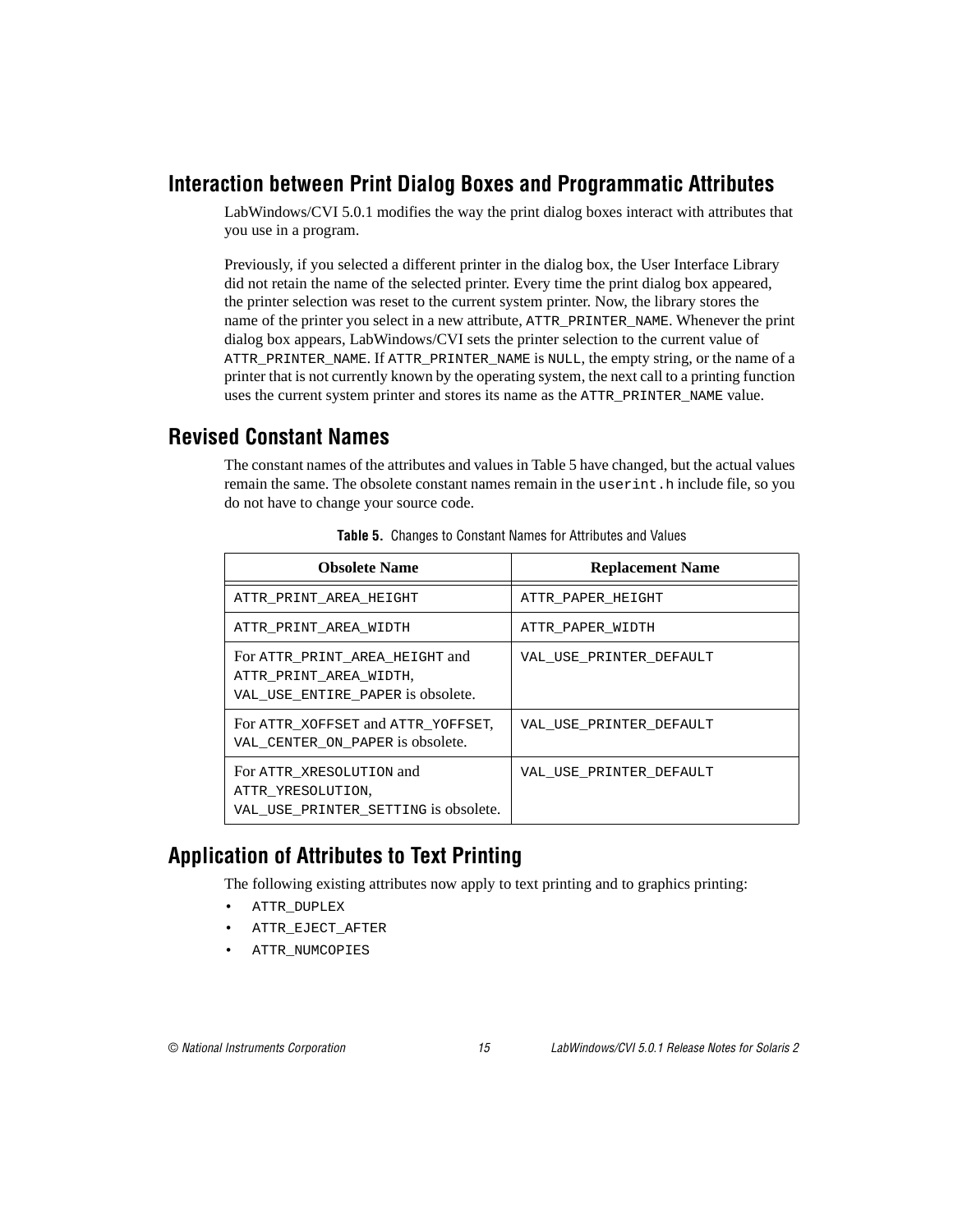#### <span id="page-15-0"></span>**New Print Attributes**

The following new print attributes apply to text and graphics printing.

| <b>Name</b>                   | <b>Description</b>                                                                                                        |
|-------------------------------|---------------------------------------------------------------------------------------------------------------------------|
| ATTR PRINTER NAME             | Currently selected printer                                                                                                |
| ATTR PRINTER NAME LENGTH      | Number of characters in currently selected<br>printer                                                                     |
| ATTR BITMAP PRINTING          | On Windows platforms, specifies whether<br>to use Bitmap or GDI printing. Sun versions<br>always uses Bitmap printing.    |
| ATTR SYSTEM PRINT DIALOG ONLY | Specifies to display only the native<br>printer-specific dialog box; does not show<br>the LabWindows/CVI print dialog box |

**Table 6.** New Text and Graphics Print Attributes

The following new print attributes apply only to printing text files and buffers, including source code.

| <b>Name</b>            | <b>Description</b>                                                         |
|------------------------|----------------------------------------------------------------------------|
| ATTR CHARS PER LINE    | Number of characters per line (default)<br>is $90$                         |
| ATTR LINES PER PAGE    | Number of lines per page (default is 77)                                   |
| ATTR SHOW DATE         | Display current date on first line of<br>each page                         |
| ATTR SHOW FILE NAME    | Display filename on first line of each page                                |
| ATTR SHOW LINE NUMBERS | Display line numbers                                                       |
| ATTR SHOW PAGE NUMBERS | Display page numbers                                                       |
| ATTR SHOW TIME         | Display current time on first line of<br>each page                         |
| ATTR TAB INTERVAL      | Number of spaces represented by a<br>$\langle \text{Tab}\rangle$ character |

**Table 7.** New Text-Only Print Attributes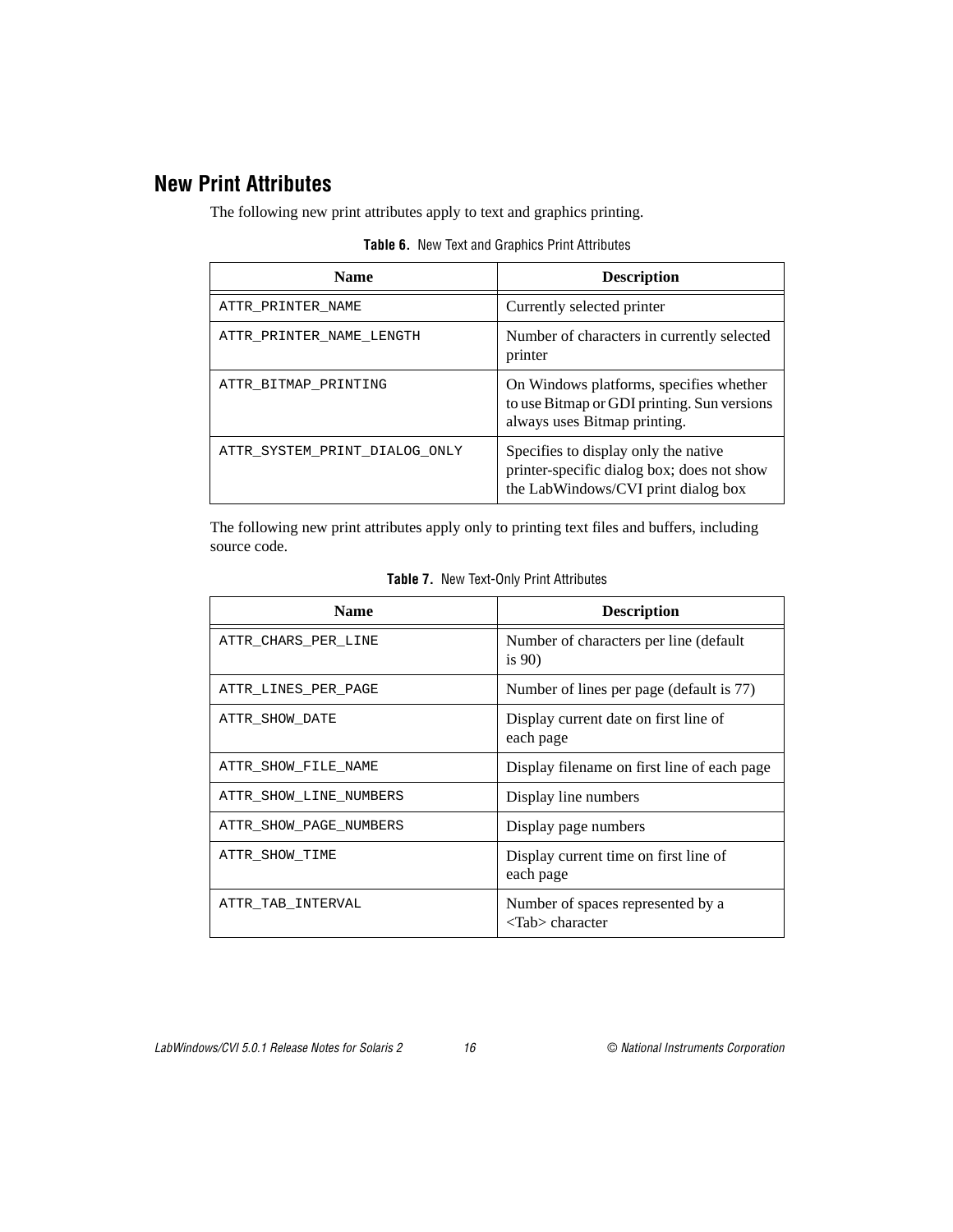#### <span id="page-16-0"></span>**New Panel Attributes**

LabWindows/CVI 5.0.1 adds the following panel attributes.

| <b>Name</b>                   | <b>Description</b>                                                         |  |  |
|-------------------------------|----------------------------------------------------------------------------|--|--|
| ATTR SCALE CONTENTS ON RESIZE | LabWindows/CVI scales panel contents<br>when panel is resized.             |  |  |
| ATTR MIN HEIGHT FOR SCALING   | Smallest panel height for which<br>LabWindows/CVI allows scaling           |  |  |
| ATTR MIN WIDTH FOR SCALING    | Smallest panel width for which<br>LabWindows/CVI allows scaling            |  |  |
| ATTR RESOLUTION ADJUSTMENT    | Panel scaled when displayed on different<br>screen resolutions (read-only) |  |  |
| ATTR HAS TASKBAR BUTTON       | Panel has its own taskbar button on<br>Windows 95/NT.                      |  |  |

**Table 8.** New Panel Attributes

**Note** *When you use* ATTR\_SCALE\_CONTENTS\_ON\_RESIZE *and*  ATTR\_RESOLUTION\_ADJUSTMENT *to scale panels and controls, use TrueType fonts for optimal results.*

#### **New Control Attributes**

LabWindows/CVI 5.0.1 adds the following control attributes.

| <b>Name</b>         | <b>Description</b>                                                                                                                                                                   |
|---------------------|--------------------------------------------------------------------------------------------------------------------------------------------------------------------------------------|
| ATTR AUTO SIZING    | Specifies whether LabWindows/CVI<br>resizes command button when text is<br>changed; valid values:<br>VAL ALWAYS AUTO SIZE<br>VAL GROW ONLY<br>VAL NEVER AUTO SIZE<br>VAL SHRINK ONLY |
| ATTR PLOT AREA LEFT | Offset in pixels of the left edge of the plot<br>area from the left edge of the graph control                                                                                        |
| ATTR PLOT AREA TOP  | Offset in pixels of the top of the plot area<br>from the top of the graph control                                                                                                    |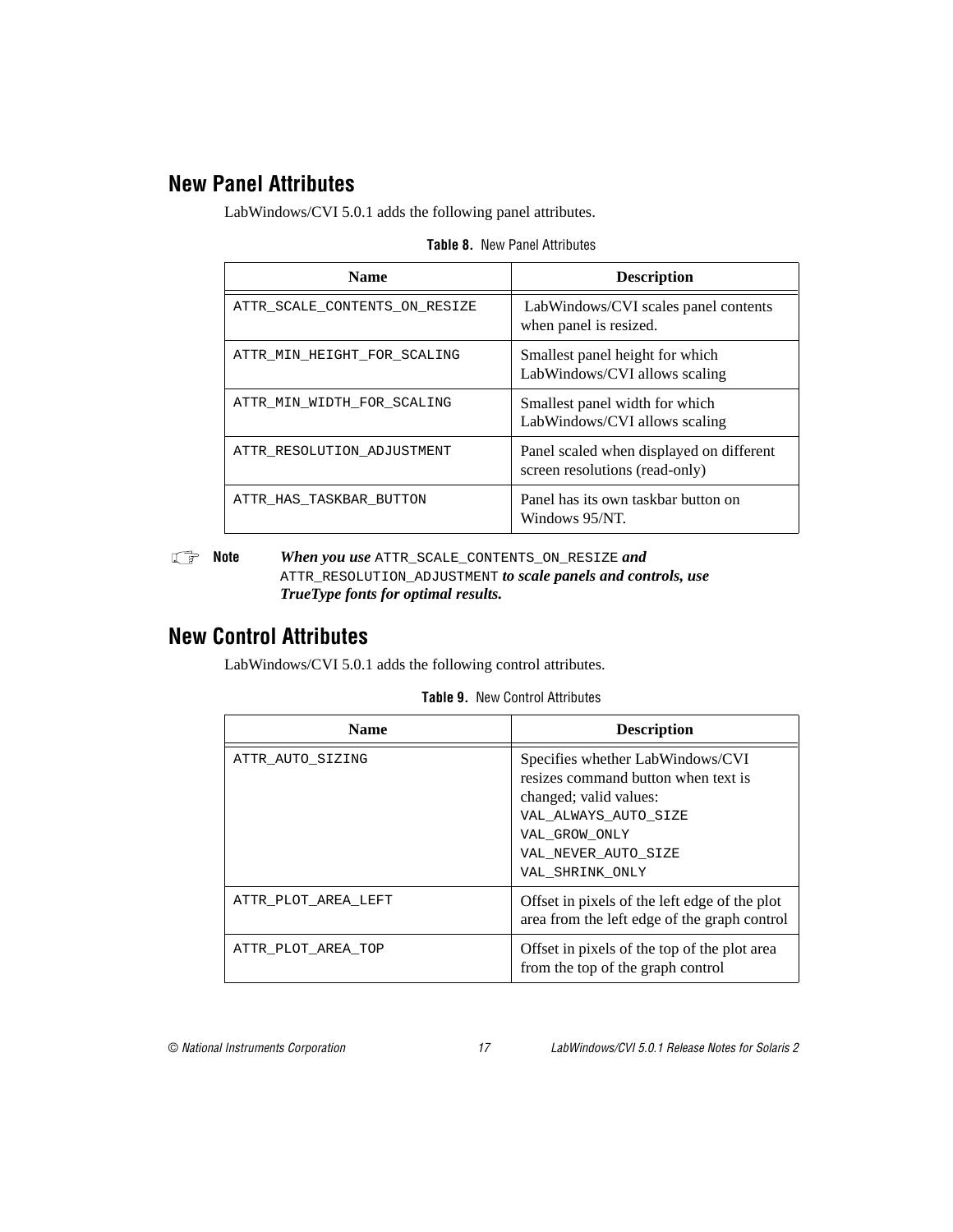#### <span id="page-17-0"></span>**New Plot Attribute**

LabWindows/CVI 5.0.1 adds the following plot attribute:

ATTR\_PLOT\_THICKNESS Thickness of the plot line, in pixels; applies only when ATTR\_LINE\_STYLE is VAL\_SOLID; if ATTR\_PLOT\_STYLE is ATTR\_FAT\_LINE or ATTR\_FAT\_STEP, LabWindows/CVI draws the plot with three times the thickness specified in this attribute.

#### **New System Attribute**

The ATTR\_RESOLUTION\_ADJUSTMENT system attribute specifies to what extent LabWindows/CVI scales panels and their contents when they appear on screens with differing resolutions.

#### **Discussion of Resolution Adjustment**

When a panel is displayed on a screen with a different resolution than the screen on which you edited the panel, the panel might appear too large or too small. The Edit Panel dialog box in the User Interface Editor contains an option to scale the panel to the resolution of the screen. You can choose to make no adjustment or an adjustment of up to 100 percent. LabWindows/CVI saves the value you assign for this option for each panel in the .uir file. LabWindows/CVI scales the panel and its contents when your program calls LoadPanel or LoadPanelEx.

You can use the ATTR\_RESOLUTION\_ADJUSTMENT system attribute to override the settings in the .uir file. To override the setting for a panel, call SetSystemAttribute to set the ATTR\_RESOLUTION\_ADJUSTMENT attribute before you call LoadPanel or LoadPanelEx. After calling LoadPanel or LoadPanelEx, you can call GetPanelAttribute with ATTR\_RESOLUTION\_ADJUSTMENT to obtain the setting that LabWindows/CVI saved in the .uir file.

#### **User Interface Editor Changes**

Changes in the User Interface Editor accommodate the new panel and system attributes. The Other Attributes dialog box that you can invoke from the Edit Panel dialog box now has controls for the following items:

- Scale Contents on Resize
- Minimum Height for Rescaling
- Minimum Width for Rescaling
- Resolution Adjustment

Except for the Initial Editor Background Color control, all controls that were previously located in the Color Preferences section of the User Interface Editor Preferences dialog box moved to a new section called Preferences for New Panels. The Preferences for New Panels section also includes a new Resolution Adjustment control.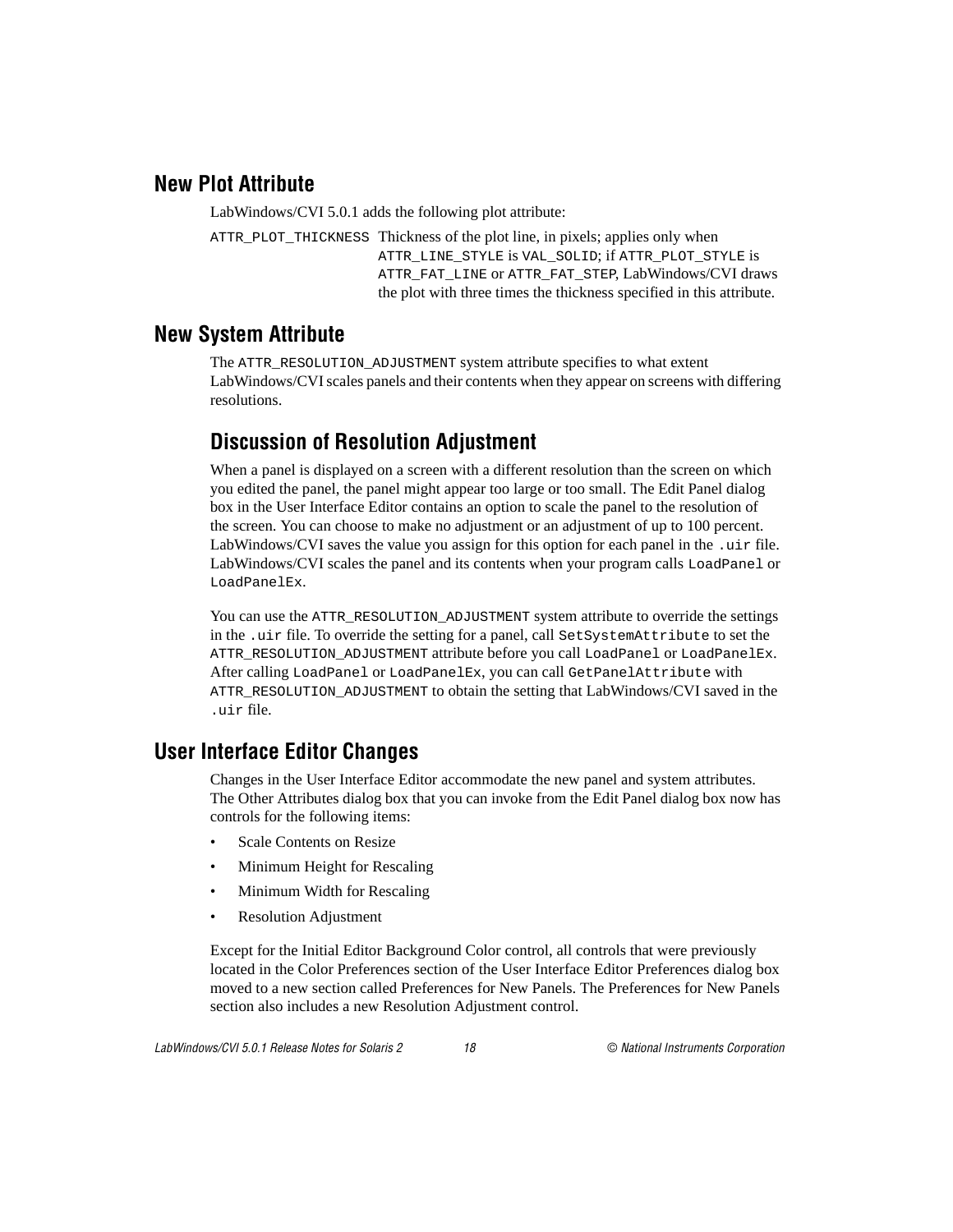<span id="page-18-0"></span>A new Preferences for New Controls section lets you specify the default test styles for controls and labels that you create.

A **Default** command button in the Editor Color Preferences section allows you to return to the original background color of the editor.

#### **Changes to Existing Functions**

For GetPrintAttribute and SetPrintAttribute, the last parameter is the attribute value. In previous versions of LabWindows/CVI, this value is an integer. Now the parameter is an argument of variable type. This change does not require any modifications to your existing source code.

LoadPanel, LoadPanelEx, LoadMenuBar, and LoadMenuBarEx now work on .tui files and on .uir files. Whereas .uir files are in binary format and load quickly, .tui files are in text format and load slowly. You can save a .tui file by using the **Save in Text Format** command in the **Options** menu of the User Interface Editor. Because text format files load slowly, National Instruments recommends that you continue to use .uir files. The fact that LabWindows/CVI can load .tui files can be useful, because you can write wizards to generate user interface files that you can load programmatically.

#### **Details on Loading Panels and Menubars from .tui Files**

When you call a .tui file with LoadPanel or LoadPanelEx, the panel resource ID parameter must be the header number of the .tui file section in which the panel is defined. For example, if the section header for the desired panel is [Panel003], pass 3 as the panel resource ID.

LoadPanel or LoadPanelEx loads all the controls in the .tui file that has section headers in the form [PanelNNN\_ControlYYY], where NNN is the panel resource ID and YYY is 001 or greater. The control numbers must start at 001 and must be consecutive. To pass a control ID to other User Interface Library functions, pass  $YYY + 1$ . For instance, if the section header is [Panel003\_Control001] for a control on which you want to set an attribute value, pass 2 as the control ID parameter to SetCtrlAttribute.

When you call a .tui file with LoadMenuBar or LoadMenuBarEx, the menu bar ID parameter must be the header number of the .tui file section in which the panel is defined. For example, if the section header for the desired menu bar is [MenuBar003], pass 3 as the menu bar ID.

LoadMenuBar or LoadMenuBarEx loads all the menus and menu items in the .tui file that has section headers in the form [MenuBarNNN  $\dots$ ], where NNN is the menu bar ID passed to the function. The menu ID or menu item ID that you pass to User Interface Library functions is based on a depth-first traversal of all the items in the menu tree, starting at 2. For submenu items, the submenu itself has an ID that is one greater than the item ID of the submenu entry in the parent menu.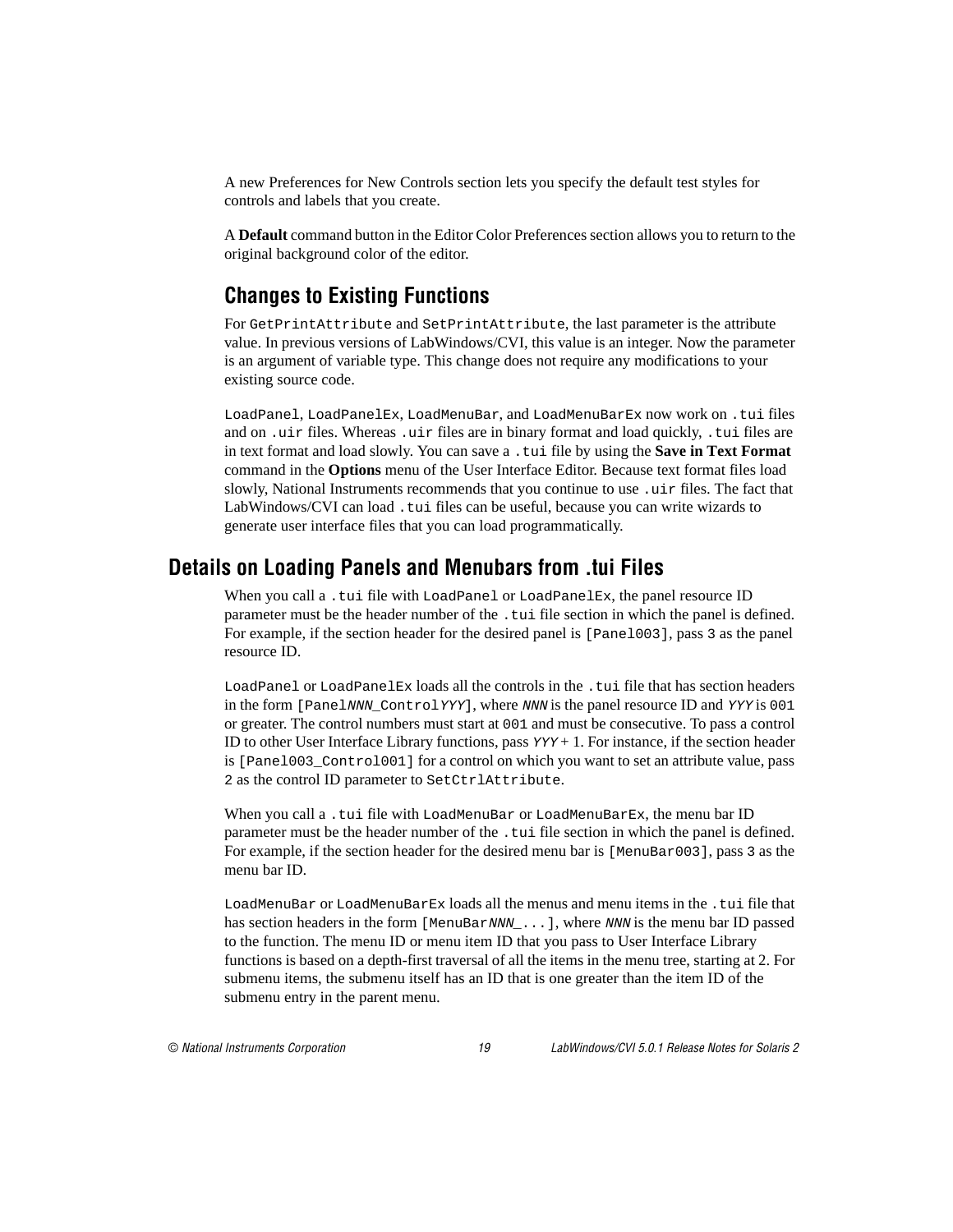<span id="page-19-0"></span>If you save a .tui file in the User Interface Editor in LabWindows/CVI 5.0.1 or later and you have an up-to-date include  $( .h)$  file that the User Interface Editor generates, you can use the panel, control, menu bar, menu, submenu, and menu item constants in the include file as parameters to User Interface Library functions.

#### **Notice of Change to Text Format (.tui) Files**

The order in which panel and menu bar sections are written has changed to allow you to use user interface include file constants in conjunction with . tui files. In addition, the version number has changed from 101 to 102.

If you use .tui files to find differences between versions of your .uir files and .tui files you generated in previous versions of LabWindows/CVI, use LabWindows/CVI 5.0.1 to create new baseline .tui files for all your .uir files.

#### **New Functions**

The following new functions in the User Interface Library appear in alphabetical order:

- GetScaledCtrlDisplayBitmap creates a bitmap object that contains a snapshot image of the current appearance of the specified control.
- GetScaledPanelDisplayBitmap creates a bitmap object that contains a snapshot image of the current appearance of the specified panel.
- GetTextBoxLineIndexFromOffset returns the zero-based index of the line on which the character at a specified byte offset is contained in a text box control.
- GetTextBoxLineOffset returns the zero-based index of the line on which the character at a specified byte offset is contained in a text box control.
- MakeApplicationActive activates your application and brings its topmost panel to the front.
- PostDeferredCallToThread has the same capabilities as PostDeferredCall on Solaris 2 platforms. On Windows 95/NT, it posts a call to a specific thread.
- SetBitmapData changes the image contents of an existing bitmap.
- SetPanelSize sets the height and width of the panel.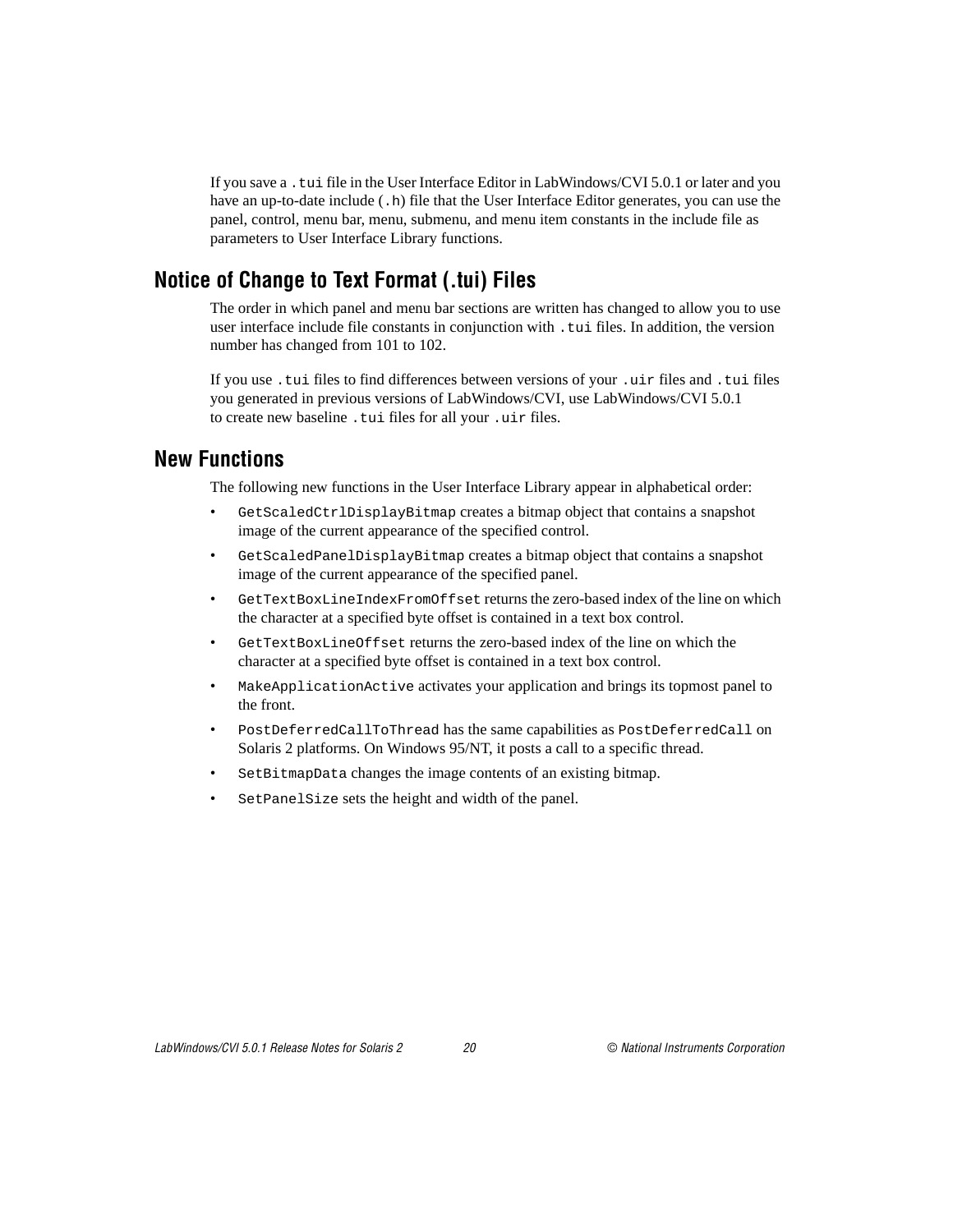#### <span id="page-20-0"></span>**New Error Codes**

Table 10 lists the new User Interface Library error codes.

| Code   | <b>Error Message</b>                                                                                     |
|--------|----------------------------------------------------------------------------------------------------------|
| $-129$ | The specified operation can be performed only in the thread in<br>which the top-level panel was created. |
| $-130$ | The specified panel was not found in the . tui file.                                                     |
| $-131$ | The specified menu bar was not found in the . tui file.                                                  |
| $-132$ | The specified control style was not found in the . tui file.                                             |
| $-133$ | A tag or value is missing in the .tui file.                                                              |

**Table 10.** New User Interface Library Error Codes

## **Changes to the RS-232 Library**

This section contains information about changes to the RS-232 Library.

#### **More COM Ports Allowed**

The maximum valid value for the **COMPort** parameter to RS-232 Library functions increases from 32 to 1,000.

#### **New Error Code**

Table 11 shows the new RS-232 Library error code.

|  | Table 11. New RS-232 Library Error Code |  |  |  |
|--|-----------------------------------------|--|--|--|
|--|-----------------------------------------|--|--|--|

| Code | <b>Error Message</b>                |
|------|-------------------------------------|
|      | Unable to allocate system resources |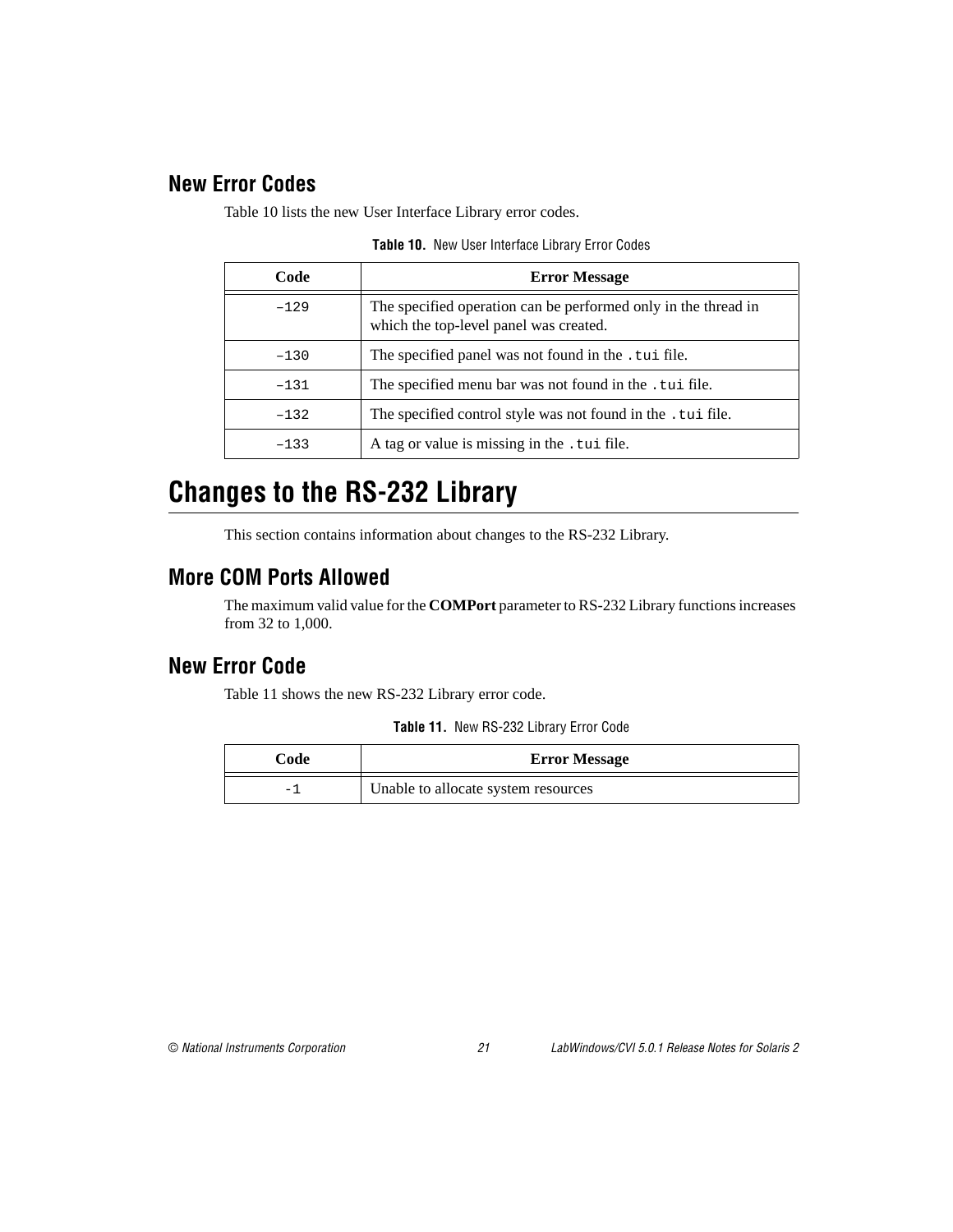# <span id="page-21-0"></span>**Changes to the TCP Library**

This section contains information on enhancements to the TCP Library.

#### **New TCP Library Functions**

The following seven new functions in the TCP Library appear in alphabetical order:

- GetHostTCPSocketHandle obtains the system socket handle that corresponds to a TCP Library connection.
- GetTCPHostAddr obtains the IP address of the computer on which your program is running.
- GetTCPHostName obtains the name of the computer on which your program is running.
- GetTCPPeerAddr obtains the IP address of the computer on which a remote client or server is running.
- GetTCPPeerName obtains the name of the computer on which a remote client or server is running.
- GetTCPSystemErrorString obtains a system message that describes the error that caused a TCP Library function to fail.
- SetTCPDisconnectMode sets the method used to close the local conversation handle when a remote client or server terminates a connection.

## **Changes to Existing TCP Library Functions**

For the ServerTCPRead and ClientTCPRead functions, the timeout parameter is now enforced. The functions now wait until data is available at the port, or until the specified interval expires. In previous versions of LabWindows/CVI, the function did not wait when no data was available at the port. This change might require modifications to your source code.

## **Changes to the Utility Library**

This section contains information on changes and enhancements to the Utility Library.

#### **Changes and Clarifications to Existing Utility Library Functions**

For Delay and SyncWait under Solaris 2, the respective delay and interval parameters can now suspend the execution of the current thread while waiting for the specified interval to expire. This behavior prevents unnecessary use of CPU cycles. This change should not require any modifications to your source code. In previous versions of LabWindows/CVI, the functions waited without releasing control to other threads.

In previous versions of LabWindows/CVI, the Timer function returned an invalid result if your program ran for more than 49.71 days. At some point between 49.71 days and 99.42 days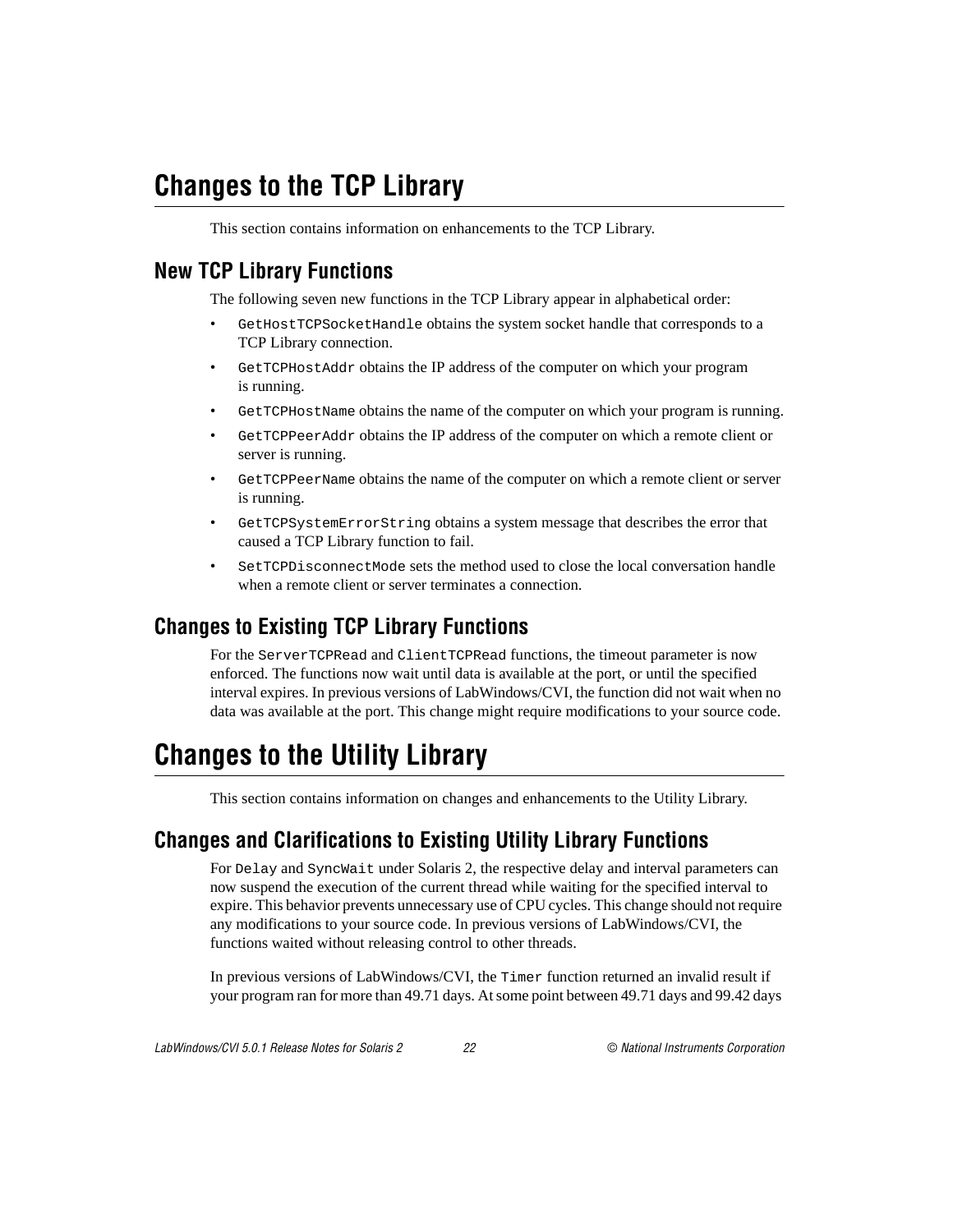<span id="page-22-0"></span>after your first call to Timer, the function would return a value 4,294,967.297 seconds less than it should have been. Thereafter, the value would lose another 4,292,967.296 seconds for each 49.71-day period that passed. LabWindows/CVI 5.0.1 corrects this invalid result.

## **New IVI Library**

The IVI (Interchangeable Virtual Instruments) Library gives developers a structured framework for creating VXI*plug&play* instrument drivers with advanced features such as state caching, simulation, and production and development modes. The library is supplemented by the IVI wizard, which automatically creates the skeleton of an IVI driver for you, including source code and function panels. The *LabWindows/CVI Instrument Driver Developers Guide* contains IVI Library function reference information and instructions on how to create IVI drivers.

## **Changes to the Advanced Analysis Library**

This section contains information on enhancements to the Advanced Analysis Library.

#### **New Advanced Analysis Library Functions**

LabWindows/CVI 5.0.1 adds 40 new functions to the Advanced Analysis Library. Table 12 presents the new functions within their function tree classes.

| <b>Class/Panel Name</b>                | <b>Function Name</b> |
|----------------------------------------|----------------------|
| Vector & Matrix Algebra                |                      |
| <b>Real Matrices</b>                   |                      |
| Create Special Matrix                  | SpecialMatrix        |
| Determinant (General)                  | GenDeterminant       |
| Invert Matrix (General)                | GenInvMatrix         |
| Solution of Linear Eqs (General)       | GenLinEqs            |
| <b>Outer Product</b>                   | OuterProduct         |
| Rank                                   | MatrixRank           |
| Norm                                   | MatrixNorm           |
| <b>Condition Number</b>                | ConditionNumber      |
| Eigenvalues & Eigenvectors (Symmetric) | SymEigenValueVector  |
| Eigenvalues & Eigenvectors (General)   | GenEigenValueVector  |
| Singular Values of a Matrix            | <b>SVDS</b>          |
| <b>SVD</b> Factorization               | SVD                  |
| <b>OR</b> Factorization                | ΟR                   |
| Cholesky Factorization                 | Cholesky             |
| PseudoInverse Matrix                   | PseudoInverse        |
| <b>Test Positive Definiteness</b>      | CheckPosDef          |
| Create Special Complex Matrix          | CxSpecialMatrix      |
| <b>Complex Dot Product</b>             | CxDotProduct         |
| Complex Transpose                      | CxTranspose          |

#### **Table 12.** New Advanced Analysis Functions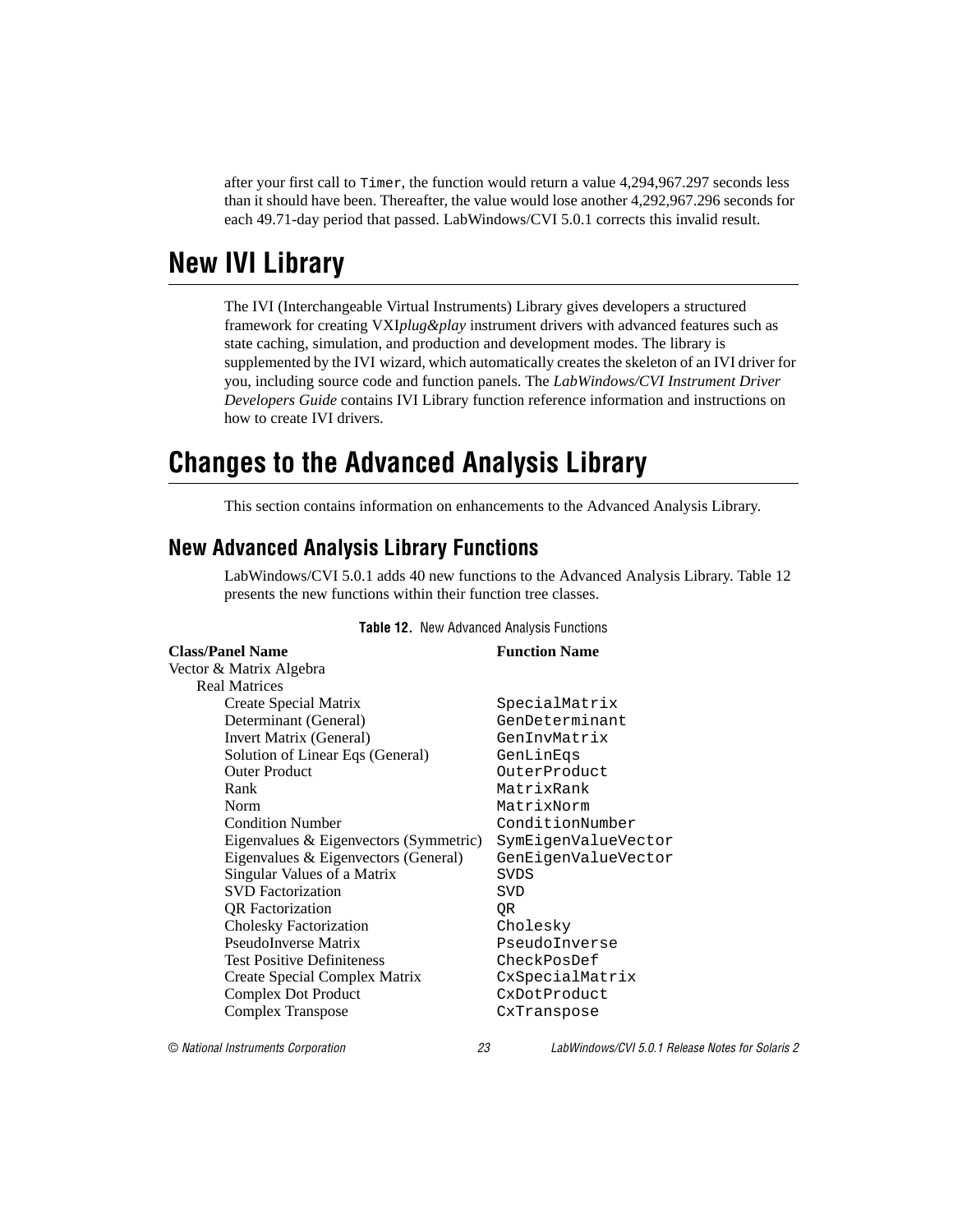**Table 12.** New Advanced Analysis Functions (Continued)

#### <span id="page-23-0"></span>**Class/Panel Name Function Name**

Complex Determinant CxDeterminant Complex PseudoInverse Matrix CxPseudoInverse Complex Trace CxTrace Complex Invert Matrix CxGenInvMatrix Solution of Complex Linear Eqs CxGenLinEqs Complex Multiply Matrices CxMatrixMul Complex Outer Product CxOuterProduct Complex Rank CxMatrixRank Complex Norm CxMatrixNorm Complex Condition Number CxConditionNumber Complex Eigenvalues & Eigenvectors CxEigenValueVector Complex Singular Values CxSVDS Complex SVD Factorization CxSVD Complex QR Factorization CxQR Complex Cholesky Factorization CxCholesky Complex Test Positive Definite CxCheckPosDef Complex LU Factorization CxLU Additional Numerical Methods Complex Polynomial Roots CxPolyRoots Numeric Integration Numeric Integration Peak Detector PeakDetector Free Analysis Memory **FreeAnalysisMem** 

## **Changes to the Programmer Reference Manual**

This section contains additions to the *LabWindows/CVI Programmer Reference Manual*.

#### **Stack Size**

After you install the LabWindows/CVI development environment, the default stack size for program execution increases to 250 KB.

#### **Details of User Protection**

The *Avoid Unassigned Dynamic Allocation in Function Parameters* section is new to the *Details of User Protection* discussion in Chapter 1, *LabWindows/CVI Compiler*, of the *LabWindows/CVI Programmer Reference Manual*.

#### **Clarification about Modifying the DST Rules String**

The LabWindows/CVI ANSI C Library uses the DST (daylight savings time) rules string to determine the period of each year in which daylight savings time is in effect. The *Time and Date Functions* section of Chapter 1, *ANSI C Library*, of the *LabWindows/CVI Standard Libraries Reference Manual* contains an improved discussion of the DST rules string and how you can modify the string.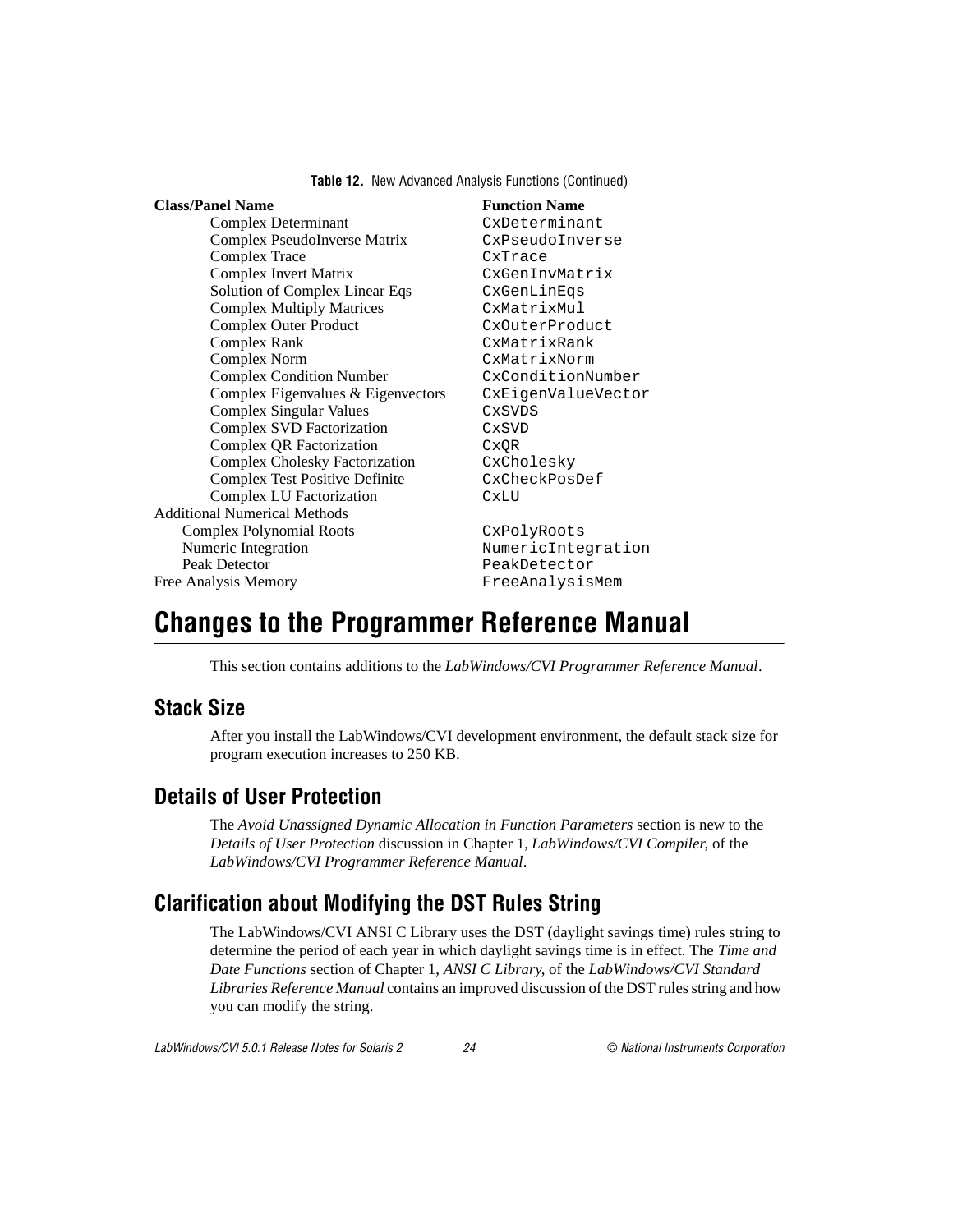# <span id="page-24-0"></span>**General Information**

This section contains programming information about the use of LabWindows/CVI under Solaris 2.

#### **Incompatibilities between LabWindows/CVI, Sun Solaris, and ANSI C**

Under the ANSI C standard, the programmer who implements the library chooses how certain functions behave. As a result, two implementations of a function can behave differently and still conform to the ANSI standard. This section outlines some of the differences between LabWindows/CVI (which uses the Sun Solaris C library), the ANSI standard, and the Solaris 2 operating system.

**Note** *None of these incompatibilities interfere with development of projects and standalone executables in LabWindows/CVI for Solaris 2.*

#### **Differences between LabWindows/CVI and ANSI C**

Under some versions of Sun Solaris 2, such as Solaris 2.5, the ANSI function setlocale does not work properly when running programs in the LabWindows/CVI development environment. LabWindows/CVI links programs in the development environment to the Sun Solaris static library libc.a, which contains a limited version of setlocale. In contrast, LabWindows/CVI links standalone executables to the shared library libc.so, which contains the fully functional version of setlocale.

#### **Differences between LabWindows/CVI and Sun Solaris 2**

The following differences exist between LabWindows/CVI and Sun Solaris 2:

- LabWindows/CVI does not support the long long data type used by some header files under Solaris 2. In LabWindows/CVI, you cannot use that data type or call any function that uses that data type.
- LabWindows/CVI implements the data type long double as an 8-byte object, in the same way that it implements double. Sun Solaris implements long double as a 16-byte object. As a result, any Sun Solaris function that uses long double does not work properly in LabWindows/CVI.
- The LabWindows/CVI implementation of the printf and scanf family of functions does not support the Sun Solaris implementation of long double.
- LabWindows/CVI does not support wide character constants (wchar  $\pm$ ) of the form L'ab'.
- The data types jmp\_buf and sigjmp\_buf defined in the header file setjmp.h are different for LabWindows/CVI and Sun Solaris. The LabWindows/CVI versions of these buffers are larger than the Sun Solaris versions because LabWindows/CVI stores additional debugging information in them. As a result, you must be careful when using jmp\_buf and sigjmp\_buf objects among multiple files. In particular, if you compile a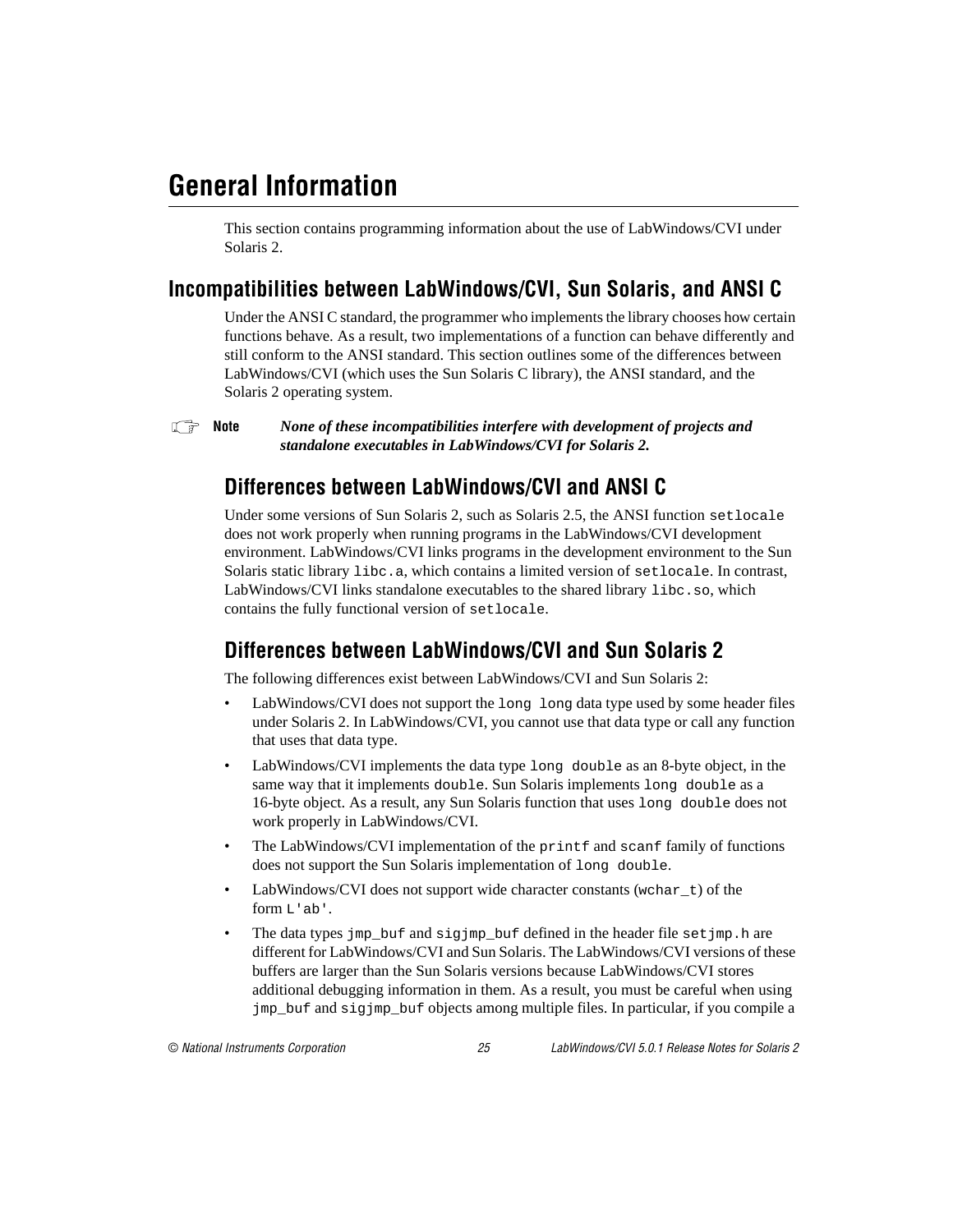file in LabWindows/CVI with debugging enabled and the file uses setjmp or longjmp, your program must include the LabWindows/CVI set jmp.h to handle those functions correctly. The same is true for sigjmp\_buf, sigsetjmp, and siglongjmp.